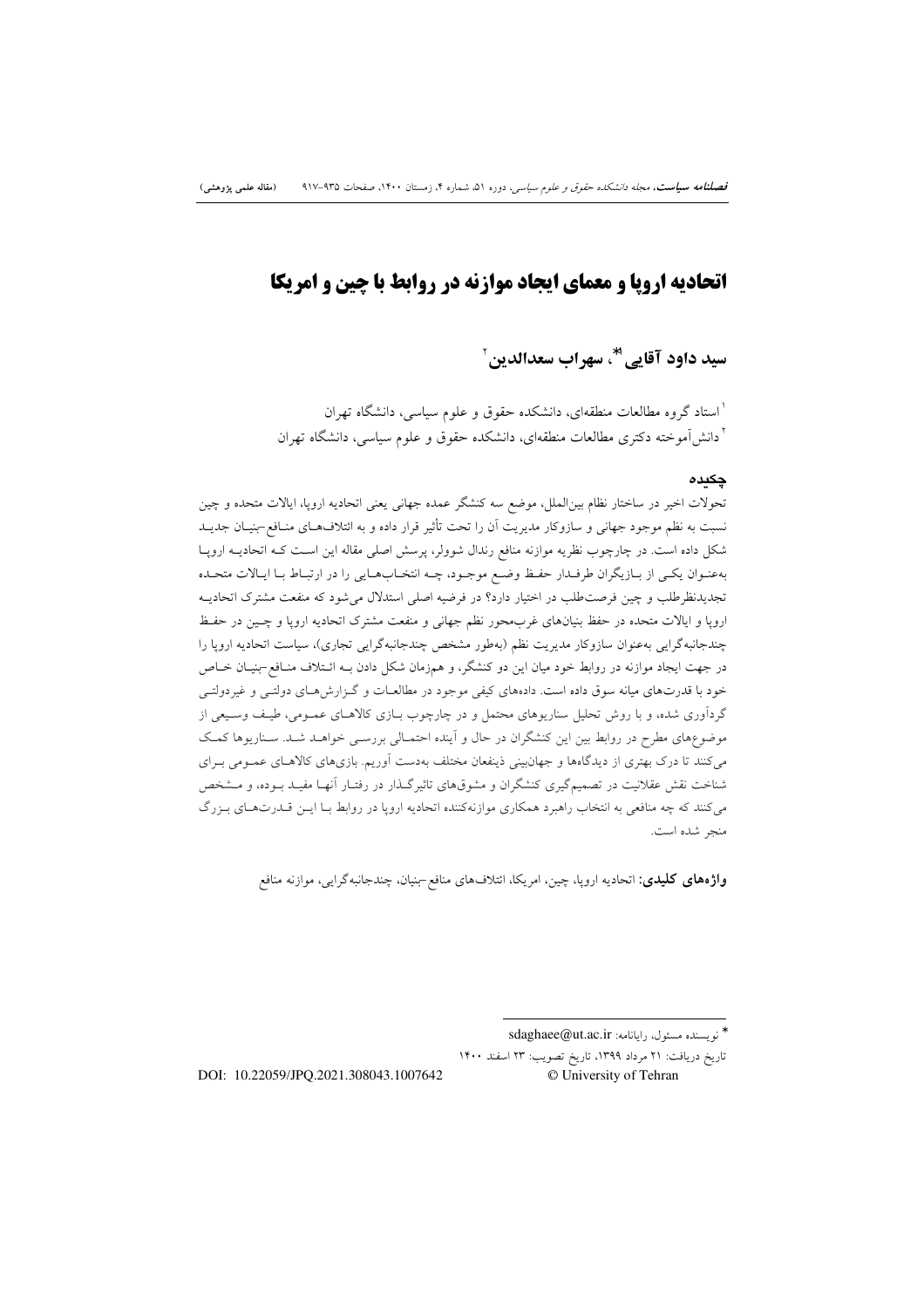### ١. مقدمه

در دوران پس از جنگ جهانی دوم، ایالات متحده امریکا و کشورهای اروپای غربی، در همکاری با یکدیگر به حکمرانی جهانی شکل دادند و این حکمرانی را در قالب نظام چندجانبه بین المللی و با استفاده از ابزار نهادهای بین المللی (مانند سازمان ملل و سازمان تجارت جهانی) اعمال کردند. این نظام چندجانبه بین|لمللی نیز در درون یک نظام معنایی شکل گرفته در دوران پس از جنگ جهانی اول ایجاد شد؛ نظامی که به تعبیر اَنتونیو نگری، به نظم قضایی بین|لمللی َ<sup>۲</sup> بر پایه ارزش های غربی اغلب لیبرال مانند حکمرانی قانون، حقوق بشر، دموکراسی و اقتصاد بازار متکی بود (Hardt & Negri, 2000). این نظام که همواره مستظهر به حمایت یکپارچه اتحاد فراآتلانتیکی بوده است، امروزه و با پیدایش قدرتهای نوظهوری مانند چین، با چالش کاهش ثمربخشی ابرقدرت جهانی یعنی ایالات متحده امریکا و نبود مشروعیت از سوی قدرتهایی چون چین روبهرو شده است. در این میان، اتحادیه اروپا بهعنوان کنشگری هنجاری که به اعمال غیرمستقیم قدرت از راه هنجارهای بین|لمللی و در چارچوب نهادهای حکومت جهانی باور دارد، در یی محافظت و احیای مشروعیت و کارامدی این نظام چندجانبه بینالمللی بهعنوان نظامی است که امکان بازیگری بیشتری را برای اروپا فراهم کرده و منفعت اروپا را تأمین می کند.

بر این اساس، پرسش اصلی این است که اتحادیه اروپا بهعنوان یکی از بازیگران طرفدار حفظ وضع موجود، چه انتخابهایی را در ارتباط با ایالات متحده تجدیدنظرطلب و چین فرصت طلب در اختیار دارد؟ در فرضیه اصلی استدلال می شود که منفعت مشترک اتحادیه اروپا و ایالات متحده در حفظ بنیانهای غربمحور نظم جهانی و منفعت مشترک اتحادیه اروپا و چین در حفظ چندجانبهگرایی بهعنوان سازوکار مدیریت نظم (بهطور مشخص چندجانبهگرایی تجاری)، سیاست اتحادیه اروپا را در جهت ایجاد موازنه در روابط خود میان این دو کنشگر، و همزمان شکل دادن به ائتلاف بر اساس منفعت خاص خود با قدرتهای میانه سوق داده است. دادههای کیفی موجود در مطالعات و گزارشهای دولتی و غیردولتی گردآوری شده، و با روش تحلیل سناریوهای محتمل و در چارچوب بازی کالاهای عمومی، طیف وسیعی از موضوعهای مطرح در روابط بین این کنشگران در حال و آینده احتمالی بررسی خواهد شد. سناریوها کمک می کنند تا درک بهتری از دیدگاهها و جهانبینی ذینفعان مختلف بهدست آوریم. با استفاده از «بازی کالای عمومی»<sup>۳</sup> از مجموعه بازیها در نظریه بازیها، سهم اتحادیه اروپا در تأمین کالای عمومی جهانی (بر مبنای ارزشهای غربی) و نقش اتحادیه در این میان صورتبندی

- 1.Global Governance
- 2. International Judicial Order
- 3. Public Goods Game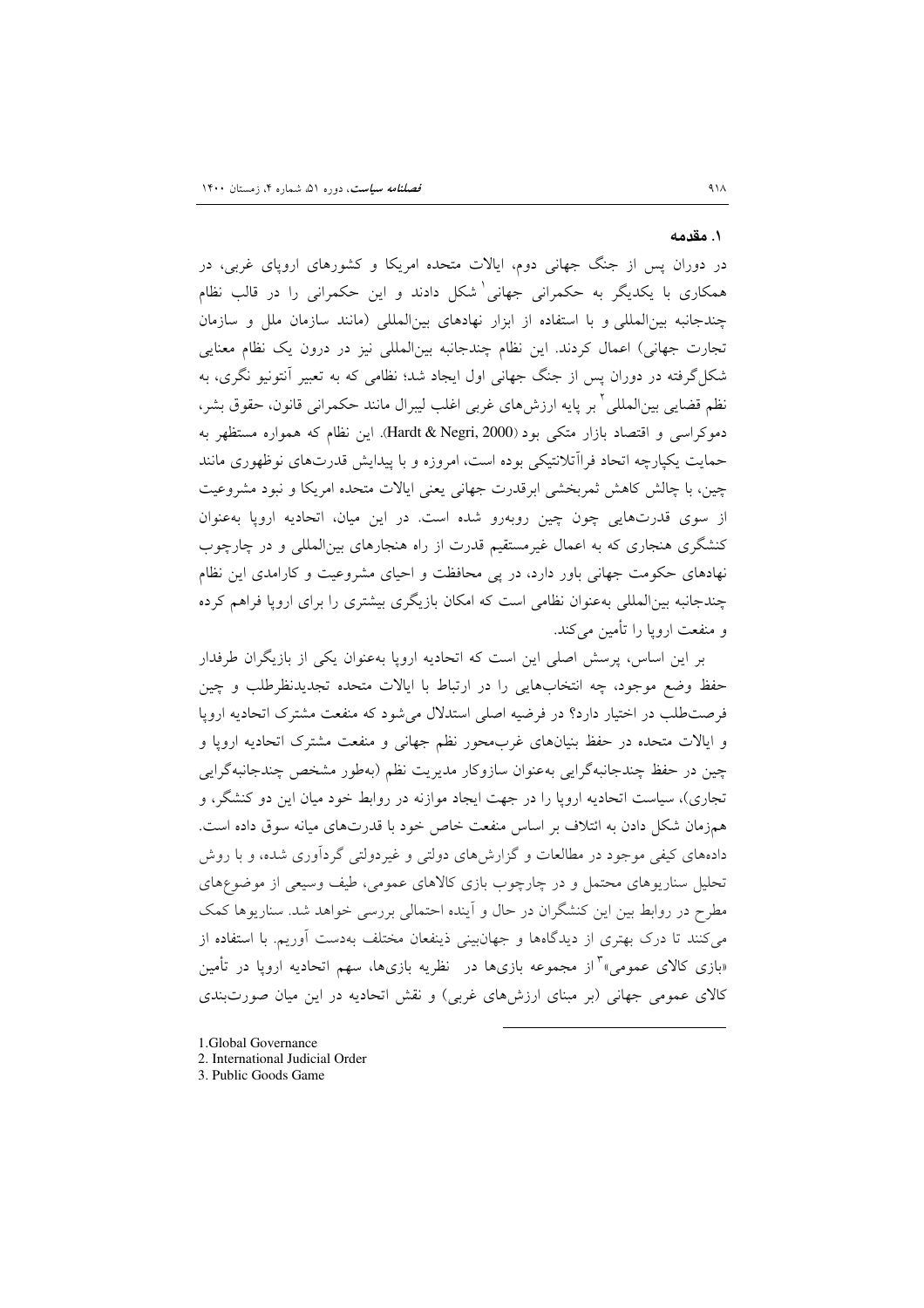می،شود. در حقیقت، تأکید ً این بازی بر اهمیت منافع شخصی مطلق ٰ است؛ و بر این اساس، نگرانی کنشگر در جستوجوی این منفعت از رفتارهای غیرمنطقی دیگران یا مجازات شدن در صورت مشارکت نداشتن در تأمین کالای عمومی، انگیزه نقشآفرینی\ش در تأمین کالای عمومي مي شود.

۲. ىىشىنە ىژوھش و دىنگاەھاي مختلف

در بررسی پیشینه پژوهش درباره انتخابهای راهبردی اتحادیه اروپا در رابطه با چین و ایالات متحده امریکا، سه نوع نگاه متفاوت به موضوع ً شناساییشدنی است. این دیدگاهها و نظریههای پژوهشگران به ترتیب زیر دستهبندی میشود: نخست، دیدگاهی است که واگرایی بین ایالات متحده امریکا و اروپا را نامحتمل میداند و بر این اساس، ادعا میکنند که امکان شکل گیری جبهه چینی-اروپایی در مقابل ایالات متحده وجود ندارد. پژوهشگران معتقد به این دیدگاه استدلال می کنند که حجم گسترده روابط بین ایالات متحده و اروپا و درهم تنیدگی منافع امنیتی، اقتصادی و سیاسی این دو کنشگر در یکدیگر و بهویژه، وابستگی امنیتی اروپا به امریکا در کنار دغدغههای مشترک آنها در مورد چین، در عمل امکان جدایی آنها از یکدیگر را منتفی می سازد. با توجه به این استدلال، این پژوهشگران (از جمله پوشکا فیشر، وزیر خارجه پیشین آلمان) امکان شکل گیری جبهه چینی-اروپایی علیه ایالات متحده را ناممکن می<mark>دانند. در</mark> این زمینه، آگراوال به تقسیم کار فراآتلانتیکی و تکمیل کنندگی راهبردهای موازنه سخت (امريكا) و نرم (ارويا) عليه چين اشاره مي كند (Aggrawal & Newland, 2015). در حقيقت، استدلال نویسنده این است که نگرانیها و درک تهدید مشترک امریکا و اروپا از ناحیه چین در کنار منافع و ارزش های مشترک فراآتلانتیکی، بهصورت خوداگاه و ناخوداگاه این دو کنشگر را به همکاري با يکديگر در قبال چين سوق ميدهد.

دوم، دیدگاهی است که همگرایی بین چین و اروپا و شکل گیری ائتلاف میان این دو کنشگر را نامحتمل میداند. یژوهشگران معتقد به این دیدگاه استدلال می کنند که تفاوتهای ماهوی بین این دو کنشگر و تعلق آنها به دو نظام معنایی متفاوت، همچنین تفاوت در درک این دو بازیگر از نظم چندجانبه مطلوب جهانی، در عمل امکان شکل گیری ائتلاف میان آن دو، آن هم ائتلافی در جهت حمایت از نظام چندجانبه غرب0حور فعلی را ناممکن می کند. در این زمینه، لوکور و پولاک به دغدغههای اروپا و امریکا از حیث پیشرفت چین اشاره کرده و استدلال می کنند درحالی که دغدغه امریکا بیشتر امنیتی و ژئوپلیتیکی و معطوف به رقابت میان قدرتهای بزرگ است، اروپا بیشتر نگران پیامدهای اقتصادی-اجتماعی این پیشرفت برای

1. Total Self-Interest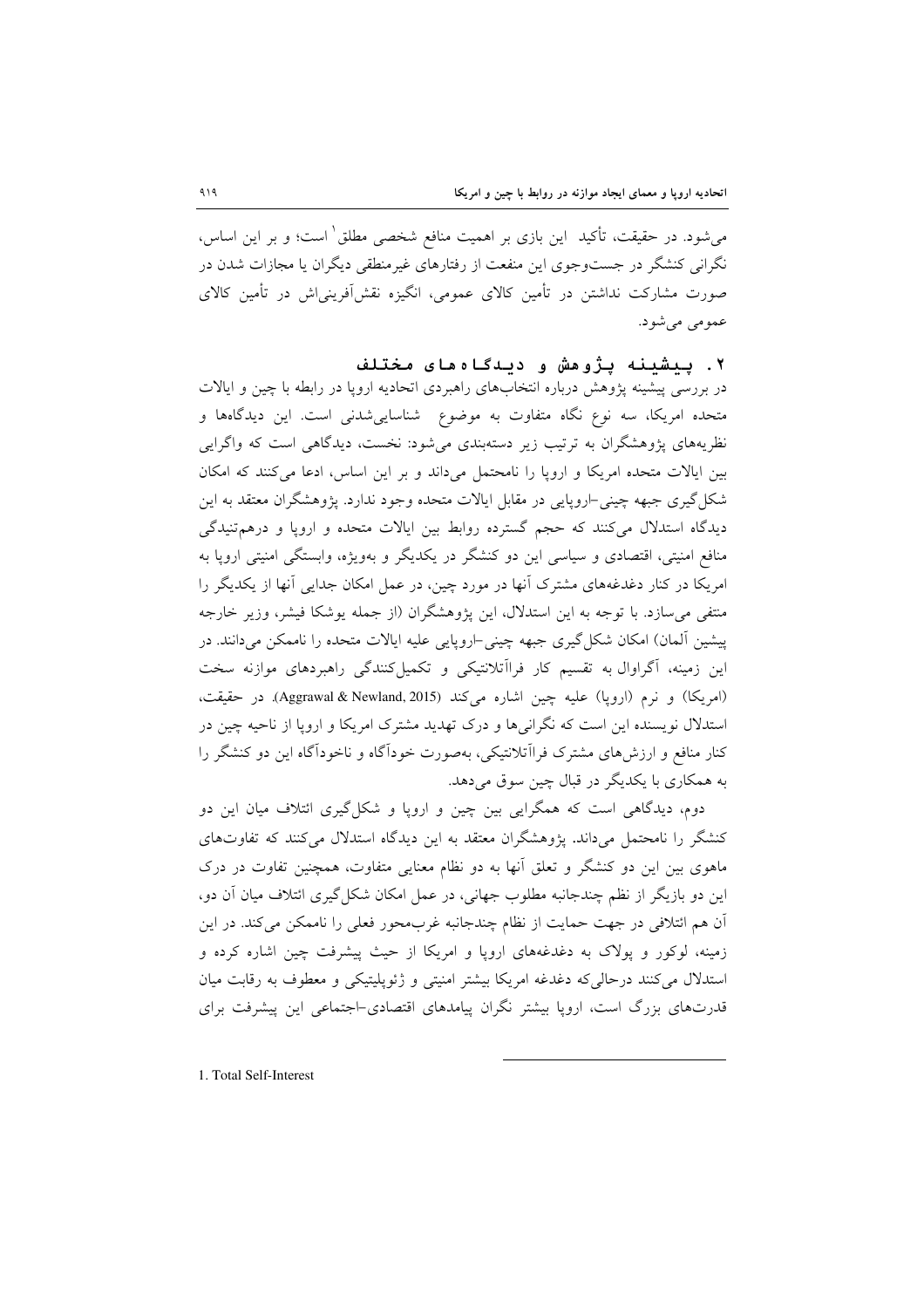جوامع اروپایی و نیز سازگار نبودن چین با هنجارهای نظام بینالملل لیبرال است. البته اروپا نیز از حیث سرمایهگذاریهای چینی در بخشهای صنعتی حساس در کشورهای اروپایی احساس نگرانی امنیتی میکند. بر این اساس، استدلال محوری آنها این است که وجود این نگرانی مشترک در کنار درهم تنیدگی روابط اقتصادی و امنیتی دو سوی آتلانتیک و نیز تأکید اروپا و امريكا بر حفظ نظم ليبرال فعلي، در مقايسه با چندجانبهگرايي جهاني، و نامنسجم بودن رويكرد كشورهاي عضو اتحاديه ارويا در قبال چين، احتمال شكل گيري ائتلاف چيني- اروپايي را تا حد زیادی کاهش میدهند؛ و بهجای آن، بر لزوم شکل گیری گفتوگوی سازنده میان ارویا و امریکا در جهت اتخاذ رویکردی هماهنگ در قبال چین تأکید می کنند (& Le Corre (Pollack, 2017)

در مقايسه، پژوهشگران طرفدار ديدگاه سوم (از جملـه فيليـپ لوكـور، جاناتـان پـولاک و توماس کریستیانسن)` بر این باورند که با توجه به اهمیت نظم چندجانبه بینالملل فعلـی بـرای منافع چین و اروپا و تھدیدی که از سوی دولت جدید امریکا متوجـه ایـن نظـام شـده اسـت. برخی نیز مانند بیتز گیل ادعا میکنند کـه در پرتـو تـلاش اروپـا بـرای دسـتیابی بـه اسـتقلال راهبردی و البته، تلاش چین برای ارتقای موقعیت خـود در نظـم فعلـی، دلایـل کـافی بـرای خوش بینی به شکل گیری ائتلاف اروپایی-چینبی در مقابـل ایـالات متحـده وجـود دارد (Gill,

(2018. در این زمینه، آندری لونگو به بررسی تردید واشنگتن درباره ادامه حمایت آن از نظم چندجانبه فعلی و در یی آن، فرصتی که برای کنش مستقل اتحادیـه اروپـا و چـین در جهـت همکاری با یکدیگر و محافظت از این نظم چندجانبه ایجاد شـده اسـت، مـیپـردازد. در ابتـدا نویسنده با اشاره به مصادیق متعدد بی|عتنایی ترامب بـه نهادهـای مـرتبط بـا نظـم چندجانبـه جهانی، از تنها و بدون شریک بودن اتحادیه اروپا در انجام مـسئولیتهـای جهـانی خـود خبـر می،دهد. البته اشاره می کند که این وضعیت در روابط فراآتلانتیکی موقتی خواهد بـود، امـا ایـن پرسش –استفهام انکاری– را نیز مطرح میکند که آیا میتوانیم ساعت جهان را متوقف کنیم یـا اینکه این ساعت پیش خواهد رفت و مشکلات بی شماری متوجـه حکمرانـی جهـانی خواهــد بود؟ وی استدلال میکند که توافق میان چین و اتحادیه اروپا در جهت همکاری بـا یکــدیگر و محافظت از نظم چندجانبه جهانی در حداقلیترین حالت خود این حسن را خواهد داشت ک مانع از توقف قطار فعلی حکومت جهانی شود. چین و اتحادیه اروپـا در رابطـه بـا بـسیاری از موضوعهای مربوط به حکومت جهـانی ماننـد پیمـان پـاریس، تجـارت آزاد و … بـا یکـدیگر اشتراک نظر دارند و اکنون و در فضای چندجانبهگریزی ایالات متحـده ترامـپ، فرصـتی بکـر برای گفتوگو و توافق بر سر اختلاف ظرها میان چین و اتحادیه اروپا فراهم شده است. منطق

<sup>1.</sup> Philippe Le Corre, Jonathan Pollack, Thomas Christiansen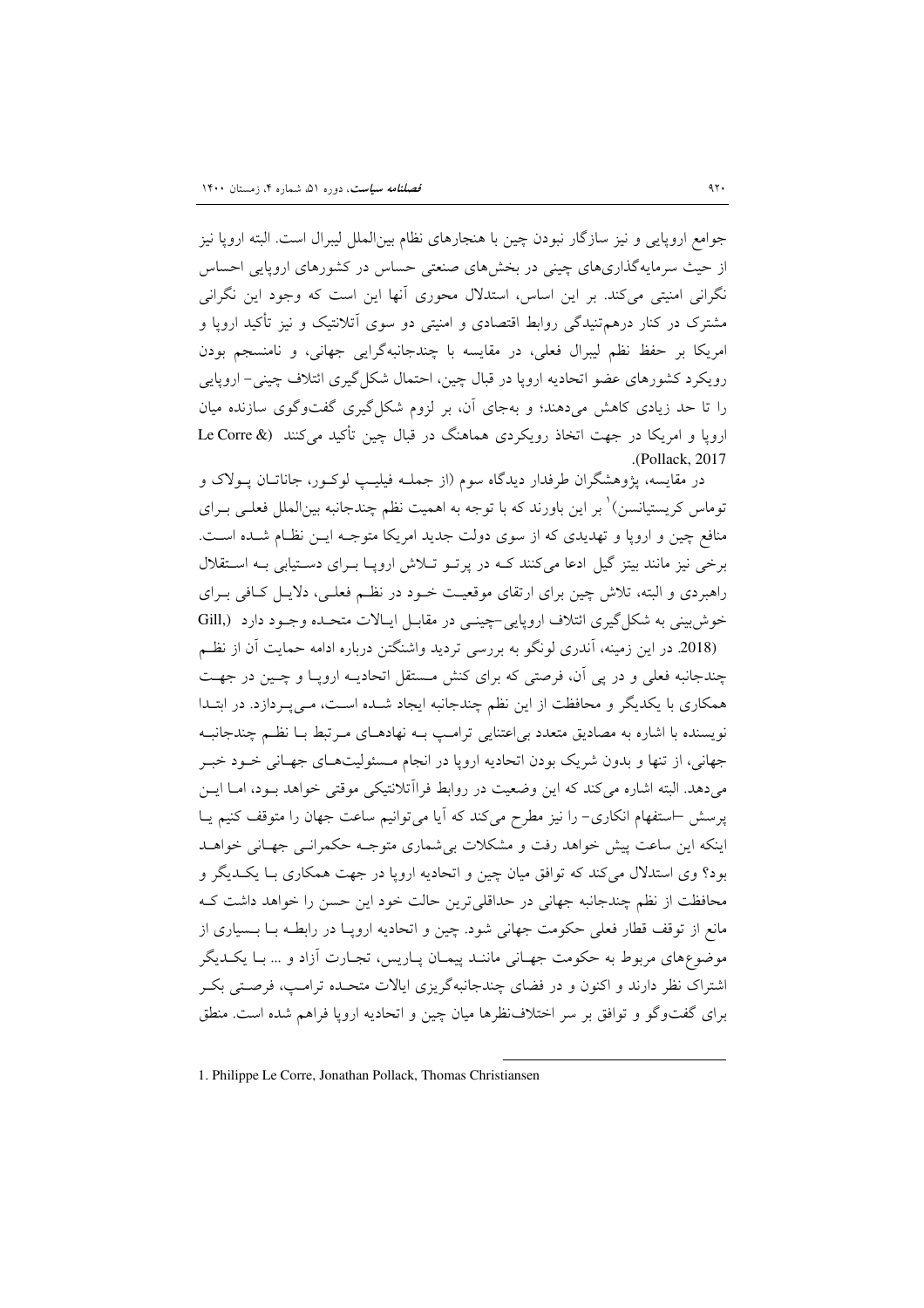این توافق نه دوری از سازوکارهای موجود، بلکه شکل دادن به توافقی میان دو قدرت بهمنظور تکمیل این سازوکارها و برطرف کردن کاستی های آنهاست؛ و اگر چنین توافقی صورت بگیرد، میتوان انتظار داشت که ایالات متحده نیز دوباره به مسیر چندجانبهگرایی بازگر دد. در راستای حصول این توافق، اتحادیه اروپا باید از چین بخواهد که تعهد خود بـه تجـارت آزاد را نــه در لفظ، بلکه در عمل ثابت کند. در انتها این یژوهشگر بیان می کند که میان چین و اروپا بـرخلاف چین و امریکا، بی اعتمادی و رقابت راهبردی جدی وجود ندارد و فضای همکاری میان این دو کنشگر آماده است (Lungu, 2017). با توجه به این دستهبندی دیـدگاههـا مـیتوان گفـت کـه یژوهش پیش رو با تفکیک دو مؤلفه بنیانهای نظـم از سـازوکار مـدیریت آن، از تحلیــلِ هــای مطلق این یا اَن دوری جسته و در پی تبیین منافع اتحادیه اروپا در رابطه بــا ایــن دو کنــشگر و جایابی اتحادیه اروپا در نظام در حال گذار جهانی است.

### ۳. منفعت حفظ يا تغيير وضع موجود در نظريه موازنه منافع

نظریه موازنه منافع` بهدنبال تبیین مبنایی متناسب با وضعیت روابط قدرت در جهان، بهمنظور توجیه دلایل شکل گیری همگراییها و واگرایی کشورهاست. استدلال محوری رندال شوولر، بیانکننده این نظریه این است که برخلاف ایده اشکال سنتی موازنه، این امنیت نیست که انگیزه دولتها برای شکل دادن به ائتلافهاست، بلکه دولتها برای بهدست آوردن منفعت بیشتر در یک سو قرار می گیرند. در ادامه، استدلال میکند که نظریه رئالیستی معاصر بهدلیل تمایل به حفظ وضع موجود، محدوده رفتارهای دنبالهروانه' را نادیده گرفته و آن را محدود و منحصر به دلایل امنیتی کرده است (Schweller, 1994: 99).

شوولر، معنایی دوگانه را برای مفهوم موازنه منافع در نظر میگیرد که یکی در سطح واحد (دولت) و دیگری در سطح سیستم (نظام بینالملل) درکشدنی است. در سطح واحد، به نسبت میان هزینههایی که یک دولت مایل است تا در دفاع از ارزشهایش پرداخت کند و هزینههایی که همان دولت در راستای توسعه ارزشهایش حاضر به پذیرش آنهاست، اشاره میکند. در سطح سیستمی نیز، نظریه موازنه منافع به توانایی نسبی دو دسته از دولتها یعنی دولتهای طرفدار وضع موجود و دولتهای تجدیدنظرطلب میپردازد ( :Schweller, 1994 99. با نادیده گرفتن جزمگرایی مستتر در این پیشفرض نوواقع گرایانه مبنی بر اینکه دولتها به داشتههایشان در قیاس با آنچه بهدست می آورند یا تمایل به تملکش دارند، ارزش بیشتری

1. Balance of Interests

2. Bandwagon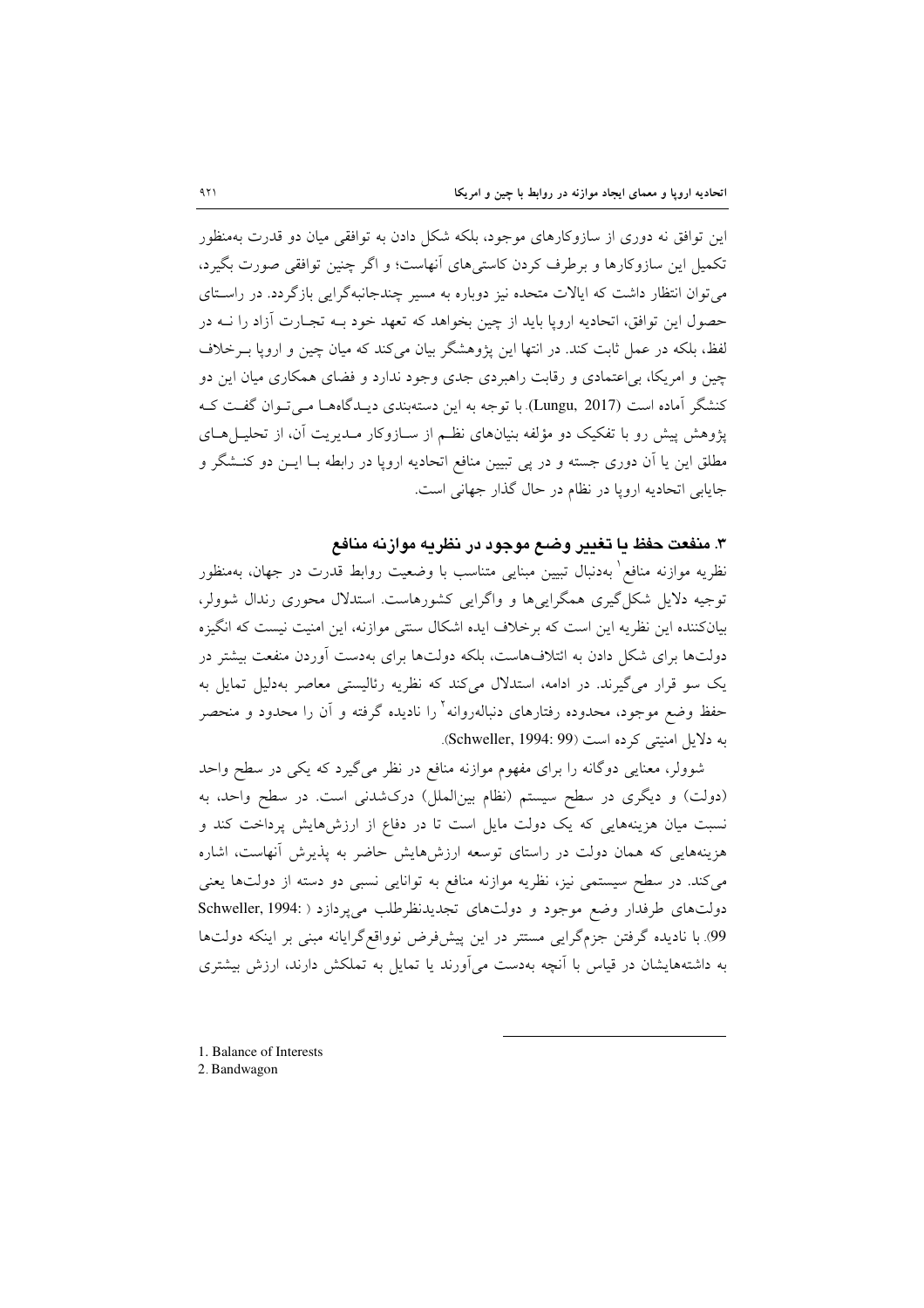میدهند؛ نظریه موازنه منافع، محدوده کاملی از منافع را به شرح ذیل برای دولتها شناسایی مے کند:

- برخی دولتها به آنچه به دست میآورند، بیش از آنچه در اختیار دارند، ارزش میدهند؛ - برخی دولتها از داراییهایشان راضی اند؛
- برخی دولتها داراییهایشان را تنها اندکی باارزش تر از آنچه بهدست می آورند، میدانند؛
- برخی دولتها از داراییهای خود راضی نیستند، اما به دستاوردها و داراییهای دیگران هم رشک نمی برند (Schweller, 1994: 100)

نظریه موازنه منافع، منفعت هر دولت را حاصل تفریق ارزش تغییر در نظام بینالملل از ارزش حفظ آن نظام برای آن دولت میداند؛ و بر این اساس، دولتها را به چهار گروه شیرها و برهها (دولتهای طرفدار حفظ وضع موجود) و شغالها و گرگها (دولتهای تجدیدنظرطلب) تقسیم میکند. در حقیقت، نظریه موازنه منافع با تفکیک دو دسته دولتهای طرفدار وضع موجود (دولتهايي كه حفظ ارزشهاى فعلى را بر توسعه ارزشهايي جديد ترجیح میدهند) و دولتهای خواستار تغییر وضع موجود (دولتهایی که توسعه ارزشهایی جدید را بر حفظ ارزشهای فعلی ترجیح میدهند)، ثبات در سطح نظام بینالملل را نه نتیجه چگونگی توزیع قدرت در نظام بین|لملل، بلکه محصول سنگینی کفه ترازو به نفع طرفداران وضع موجود می داند (Schweller, 1994: 100)

شکل ۱. دستهبندی رندال شوولر از دولتهای تجدیدنظرطلب و حافظ وضع موجود



Schweller, 1994: 100

در خصوص نسبت این مبنای نظری با موضوع پژوهش حاضر، نظریه موازنه منافع امکان فهم موضع اتحادیه اروپا، ایالات متحده و جمهوری خلق چین نسبت به وضع موجود و شناسایی هر کدام از این سه کنشگر بهعنوان بازیگرانی تجدیدنظرطلب یا حافظ وضع موجود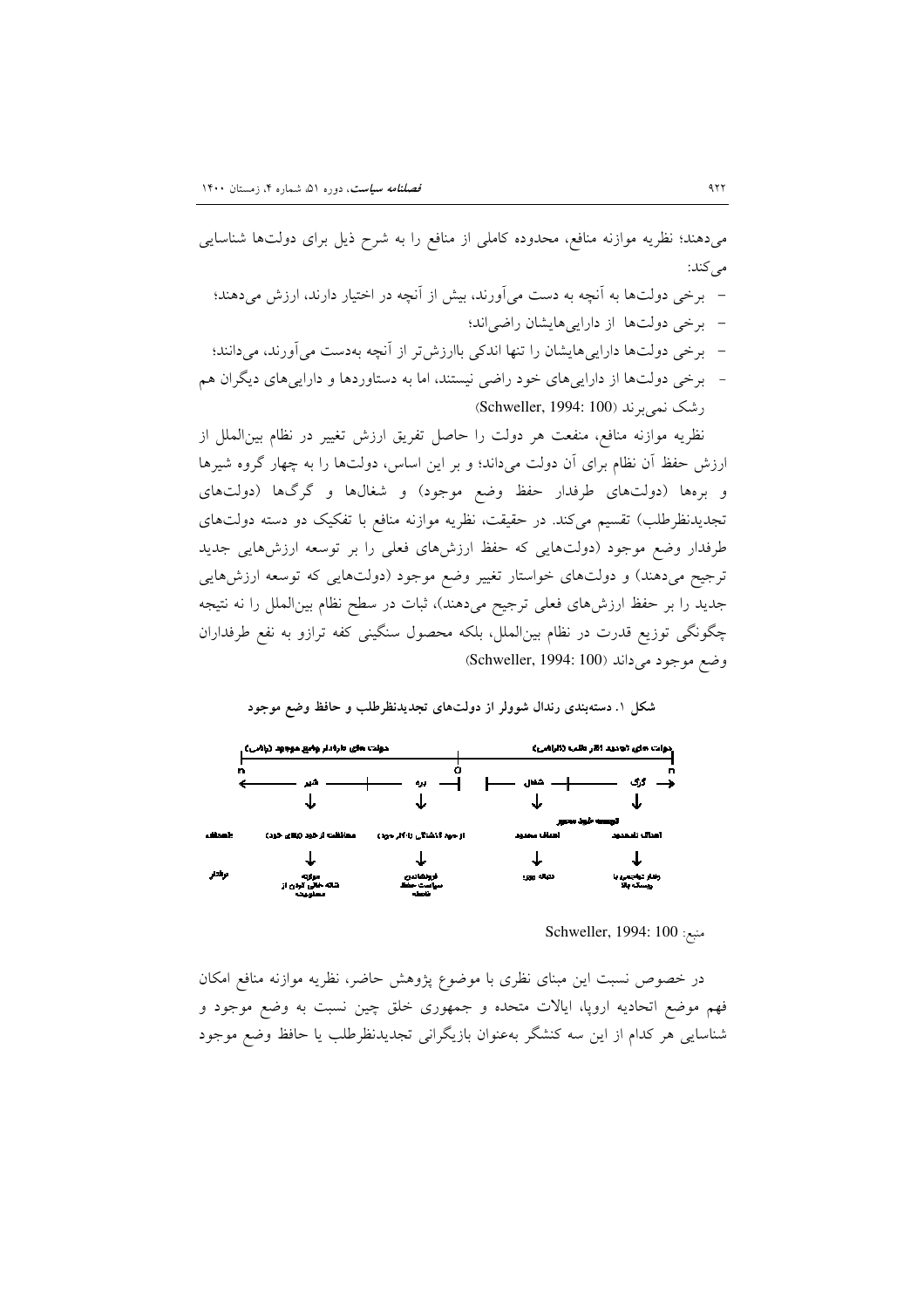را فراهم می کند. چنین شناختی، پیششرط تحلیل رابطه اتحادیه اروپا با هر کدام از این دو كنشگ است.

### ۴. رويكرد دولتهاي ايالات متحده امريكا، چين و اتحاديه ارويا به حفظ يا تغيير وضع موجود

بر مبنای تحلیل نظریه موازنه منافع از رفتارهای تجدیدنظرطلبانه یا حافظ وضع موجود از سوی دولتها و دستهبندی چهارگانه شوولر از دولتها (شیر، بره، روباه و گرگ) (Schweller, 1994: 99-100)، رويكرد دولتهاى ايالات متحده امريكا، چين و اتحاديه اروپا در مورد حفظ یا تغییر وضع موجود را می توان در قالب گزارههای ذیل تحلیل کرد:

*ايالات متحده امريكا (گرگي بهدنبال تغيير وضع موجود):* توزيع پراكندهتر قدرت در نظام بینالملل و در پی آن، بر هم خوردن توازن میان قدرت و مشروعیت و پررنگ شدن شکاف میان قدرت و پرستیژ (Schweller & Pu, 2011: 42-43)، ایالات متحده را از موقعیت هژمون حافظ نظم موجود به موقعیت ابرقدرت سلطهطلب در پی تغییر وضع موجود سوق داده است. به بیان دیگر، کمرنگ شدن نقش عناصر مشروعیت و پرستیژ در روابط بین|لملل و جایگزینی أنها با منطق قدرت (به مفهوم کلاسیک اَن) و بهدنبال اَن، بی|عتباری یا مورد سوءاستفاده واقع شدن نهادهای حکومت جهانی (توسط قدرتهای در حال رشد)، دولت ایالات متحده را به این جمع بندی رسانده است که بهجای صرف انرژی برای حفظ نظم فعلی جهانی، شبکههای اتحادی و ائتلافی خود را شکل دهد؛ اقدامی که نوعی اقدام پیشدستانه بهمنظور جلوگیری از موفقیت گام سوم طرح قدرتهای در حال رشد مبنی بر ایجاد ائتلاف ضد هژمونیک توانا علیه ابالات متحده است (Schweller & Pu, 2011: 44).

*جمهوری خلق چین (روباهی در میانه): چین* بهعنوان قدرت رو به رشد، که الگوی منحصربهفرد خود از نظم جهانی را تبیین کرده و در قالب طرحهایی چون «یک جاده، یک کمربند» و «جاده ابریشم دیجیتال» به آن عینت بخشیده است؛ دو هدف توأمان سواری گرفتن رایگان از بخشهای گزینش شده از نظم موجود کوتاهمدت و میان مدت- و جایگزینی تدریجی آن با نظم مطلوب خود –بلندمدت– را تعقیب میکند. به بیان دقیقتر، چین در عین تلاش برای مشروعیتزدایی و تمرکززدایی از قدرت امریکا و نهادهای موجود، از همین نهادها برای اعمال قدرت، ساخت تصویر مثبت از خود – و تبلیغ الگوی خاص خود- و البته برای تعیین دستورالعمل های جدید برای مدیریت امور جهانی استفاده می کند ( Schweller & Pu,  $(2011:54)$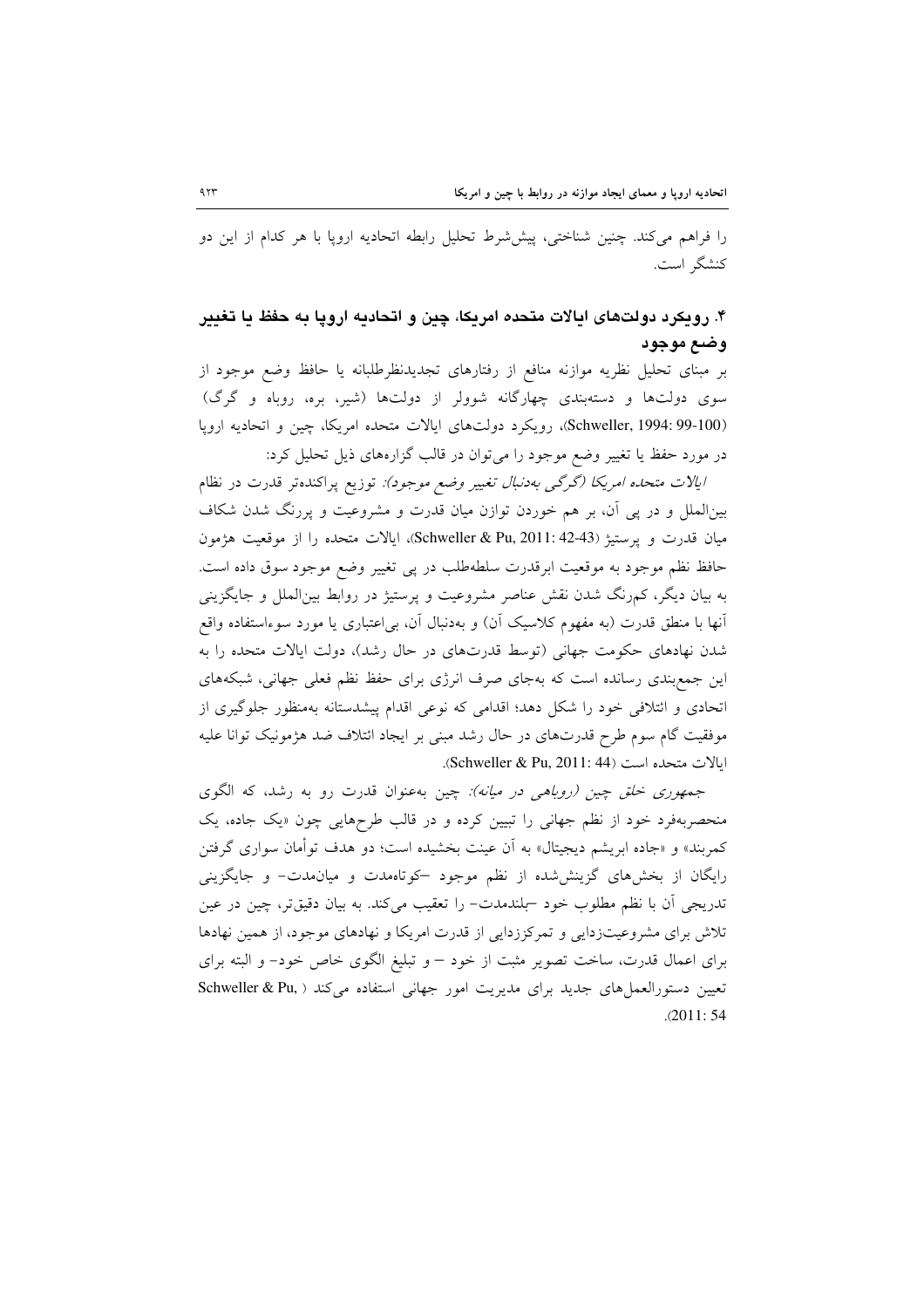*اتحادیه اروپا (برمای در انتظار بازگشت شیر):* اتحادیه اروپا بهعنوان کنشگری که نه توان یکجانبهگرا عمل کردن مانند ایالات متحده را دارد، و نه مانند چین الگوی جایگزینی برای نظم موجود در دست دارد، بلکه بهعنوان کنشگری نرم که به اعمال غیرمستقیم قدرت از راه نهادهای حکومت جهانی باور دارد، در پی حفظ وضع موجود و بازگرداندن توازن میان قدرت و مشروعیت در نظام جهانی است. در این مسیر، اتحادیه اروپا در پی متقاعد کردن امریکا به حمایت از این نظم و ناامید کردن چین از تغییر آن است. به بیان دقیقتر، اتحادیه اروپا بهدنبال حفظ چارچوب نظم موجود و اعمال اصلاحاتی در آن با هدف قرار دادن نظام جهانی در موقعیتی است که کوپچان آن را «وضعیت موجود اصلاحشده» می خواند ( :Kupchan, 2012 182-189-191-197





منبع: نگارندگان

همانطورکه مشاهده می شود، اتحادیه اروپا در سمت مثبت نمودار (تمایل به حفظ وضع موجود و حفظ نظام هژمونیک)، چین در فضایی بین خانههای اول و دوم (تمایل به حفظ وضع موجود در عین جهتگیری به سمت تغییر وضع موجود و استقرار نظام چندقطبی) و ایالات متحده در سمت منفی نمودار (تمایل به تغییر سازوکارهای مدیریت نظم و اعمال سلطه در قالب نظام تکقطبی در عین جهتگیری به سمت حفظ بنیانهای لیبرال نظم موجود) قرار دارند. در حقیقت، این مدل تصویری درکشدنی از تفاوتها و شباهتهای دیدگاه اتحادیه اروپا بهعنوان یکی از بازیگران حافظ وضع موجود با دیدگاههای چینی و امریکایی بهدست

1. Status Quo Plus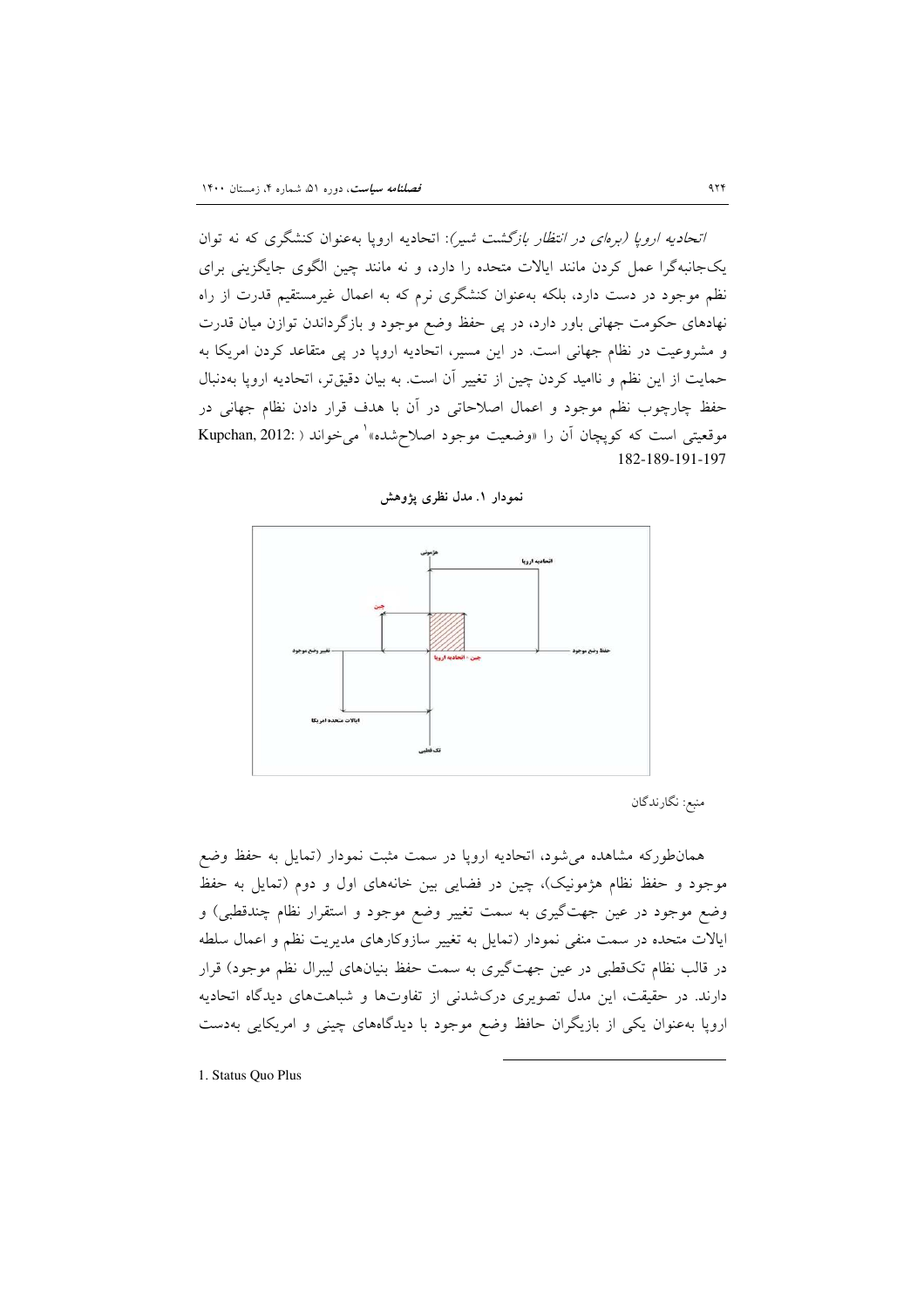می دهد، شناختی که در گام بعد و با مقایسه نگاه این سه کنشگر به سازوکار مدیریت نظم، تکمیل می شود. به بیان دقیقتر، این مقاله روابط اتحادیه اروپا با چین و ایالات متحده را بر مبنای میزان نزدیکی یا دوری نگاه اتحادیه اروپا (بهعنوان بازیگری حافظ وضع موجود) با آنها، به نظم موجود و چندجانبهگرایی بهعنوان سازوکار غالب مدیریت نظم، بررسی میکند. بنابراین، شناخت موضع هر کدام از این سه کنشگر به وضع موجود، پیششرط تبیین سناریو های این پژوهش است.

## ۵. مقاىسه نگاه اتحاديه ارويا، ايالات متحده و چين به چندجانبهگرايي جهاني بهعنوان سازوكار مديريت نظم موجود

انتخاب دونالد ترامب و روى كار آمدن دولت وى در ايالات متحده، مخالفت پنهان امريكا با چندجانبهگرایی موسع بین المللی را آشکار ساخت و روابط فراآتلانتیکی را شکننده کرده است. در حقیقت، ترامپ با استناد به این استدلال که این نظام بیشتر در خدمت منافع رقبای ایالات متحده است، در پی احیای منطق ژئوپلیتیک در روابط بین|لملل ٰ و شکل دادن به نظامی بود که در آن اولویت با ائتلافهای موضوع-پایه (موضوع-بنیان) سطح بالا<sup>۲</sup>است تا ترتیبات چندجانبه (Kupchan, 2012: 196)؛ مصداقهای بارز این تفکر ترامپ را می توان در نگاه منفی او نسبت به اتحادیه اروپا، انتقاد او از عملکرد سازمان تجارت جهانی، ترجیح توافقهای دوجانبه بر چندجانبه، مواضع او در اجلاس جي ۲۰ در هامبورگ، خروج او از توافق زیستمحیطی پاریس، خروج ایالات متحده از یونسکو و رویکرد او به توافق هستهای با ایران مشاهده کرد (86 :Cha, 2016). نکته جالب توجه این است که رئیس جمهور روسیه پوتین نیز در این طرز تفکر با امریکا شریک است. در مواجهه با ساختار فعلی نظام بینالملل، روسیه دو گزینه را مدنظر دارد: ١. تغییر در ساختار نظام چندجانبه بین|لمللی و شکل دهی به ترتیباتی که منافع روسيه نيز در أن لحاظ شود، و ٢. ايجاد نظام بين|لملل چندقطبي با محوريت ائتلافهاي سطح بالاي موضوع پايه.

در مقابل رشد چندجانبهگریزی در دولت ایالات متحده، سوی دیگر اتحاد فراآتلانتیکی يعني اتحاديه اروپا بهدنبال حفظ و اصلاح نظم ليبرال چندجانبه فعلي است. در حقيقت، اتحادیه اروپا بهعنوان کنشگری که شیوه شکل گیری و البته قدرتش بر آمده از ارزش های لیبرالی

2. Ad-Hoc Issue-Based Coalitions

۱. برخلاف ایالات متحده و چین، اتحادیه اروپا برای کنشگری براساس چنین منطقی مهیا نیست.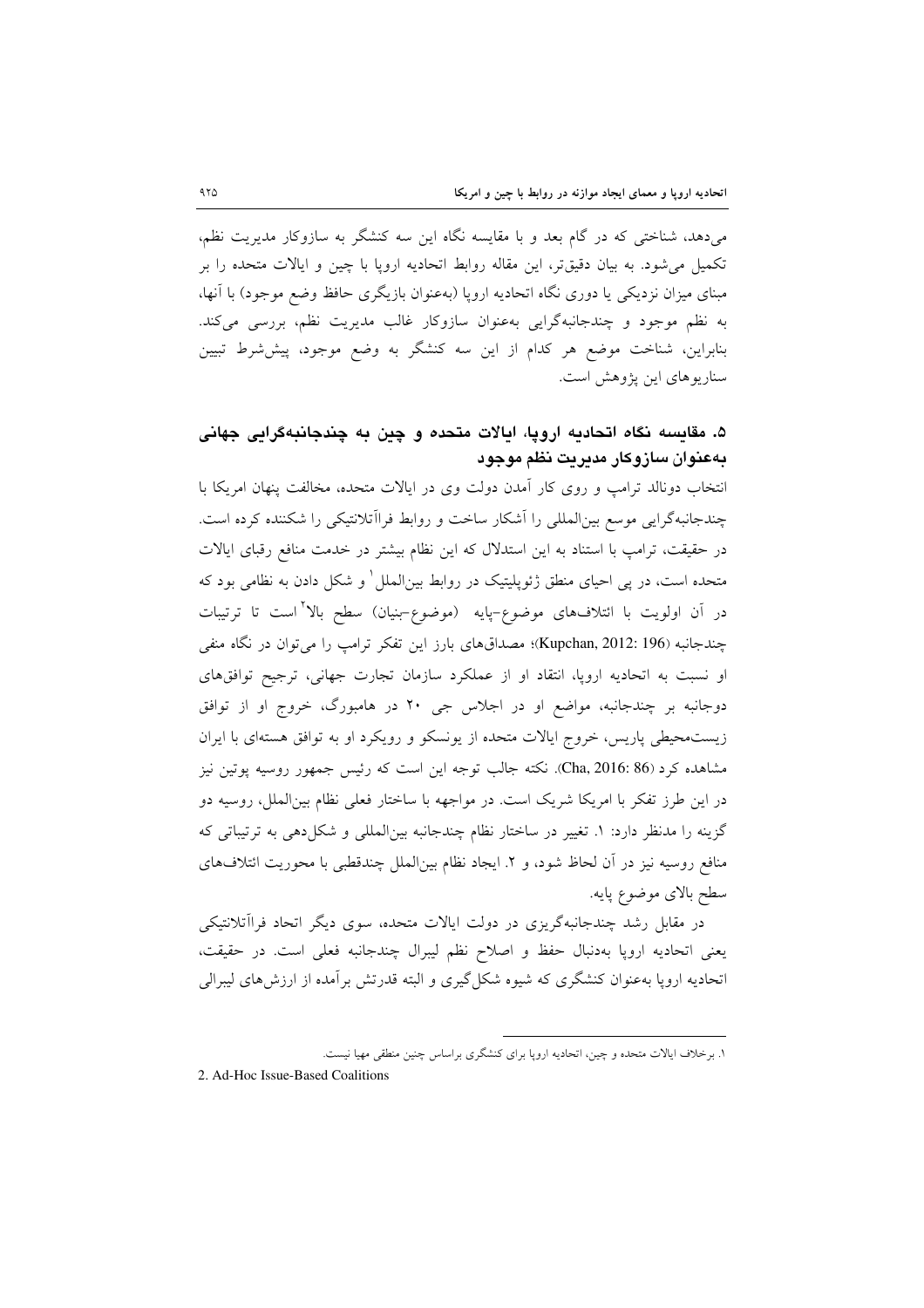و چندجانبهگرایی است (Kaddous, 2015: 22) و به عنوان قدرتی نرم که مهیای بازی قدرتهای بزرگ نیست، در تلاش برای تضمین کارامدی نظم چندجانبه فعلی – از راه توزیع متناسب قدرت و مسئولیت در درون نظم– در قالب مفاهیمی چون چندجانبهگرایی مؤثر و حکمرانی جهانی مؤثر است (19& 10 :Forsch, 2017). در سوی دیگر، قدرتهای رو به رشد و بهطور مشخص چین بهعنوان قدرت نوظهور، خواهان تأثیرگذاری بیشتر در نهادهای حکومت جهانی و خواهان دریافت سهم بیشتر در تصمیم گیریهای بین المللی هستند ( ,Xinbo 2018: 1004). آیا تنها مطرح شدن این تقاضا برای برآورده شدن آن کافی است؟ در پاسخ باید گفت خیر، چرا که در شکل فعلی نظام بین الملل، ظرفیت لازم برای پاسخگویی به این تقاضاها وجود ندارد. در حقیقت، در سال های اخیر تنها مشارکت نمادین کشورها در نهادهای حکومت جهانی توسعه یافته، درحالی که ظرفیت تصمیمسازی مشترک توسعه چندانی پیدا نکرده است. افزون بر این، باید به ساختار ناعادلانه شورای امنیت سازمان ملل اشاره کرد؛ ساختاری که بیانکننده وضعیت توزیع قدرت جهانی در فضای پساجنگ جهانی دوم است و بههیچوجه مناسب ساختار فعلی توزیع قدرت در جهان نیست. در چنین فضایی، مشروعیت نهادهای بینالمللی و در نتیجه کارایی آنها تضعیف می شود. همچنین اگر به قدرتهای در حال رشد سهمی معادل وزن آنها داده نشود، این قدرتها در پی شکلدهی به نهادهای ویژه خود خواهند رفت. شکل گیری بانک سرمایهگذاری زیرساختی آسیایی ٰ از سوی چین از مصادیق مهم پیدایش این روند است (De Jonge, 2017)؛ اتفاقی که در صورت وقوع، به شکل گیری دو دسته از نظامهای جهانی خواهد انجامید که هیچکدام از پشتوانه اجماع همه قدرتهای جهانی برخوردار نیستند و در نتیجه، کارایی لازم را نخواهند داشت. بر این اساس، جدول ۱ مقایسه دقیقی از تفاوت نگرش این سه کنشگر به نظم جهانی و چندجانبهگرایی جهانی ارائه میدهد:

*الف) ایالات متحده امریکا و چندجانبهگرایی کثرتگرا:* ایالات متحده، دستورالعمل چندجانبهگرایی فعلی را دستورالعملی موسع میداند که بیشتر از آنکه تقویتکننده قدرت ایالات متحده و تسهیل کننده اعمال این قدرت باشد، توانایی ایالات متحده را به نفع بازیگران دیگری چون چین محدود میکند. بنابراین، ایالات متحده بهدنبال شکل دادن به ائتلافهای سطح بالای موضوع پایه است؛ ائتلافهایی که حول محور هدفی مشترک و با حضور تعداد محدودی از کنشگران شکل می گیرند.

ب) اتحادیه اروپا؛ از چندجانبهگرایی مؤثر تا حکمرانی جهانی مؤثر: اتحادیه اروپا به عنوان کنشگری که از کمی قدرت سخت رنج میبرد، حفظ چندجانبهگرایی هنجاری فعلی را مناسبترین چارچوب برای تعقیب اهداف خود میداند؛ و ازاین رو در پی بازتوزیع قدرت در

1. Asian Infrastructure Investment Bank (AIIB)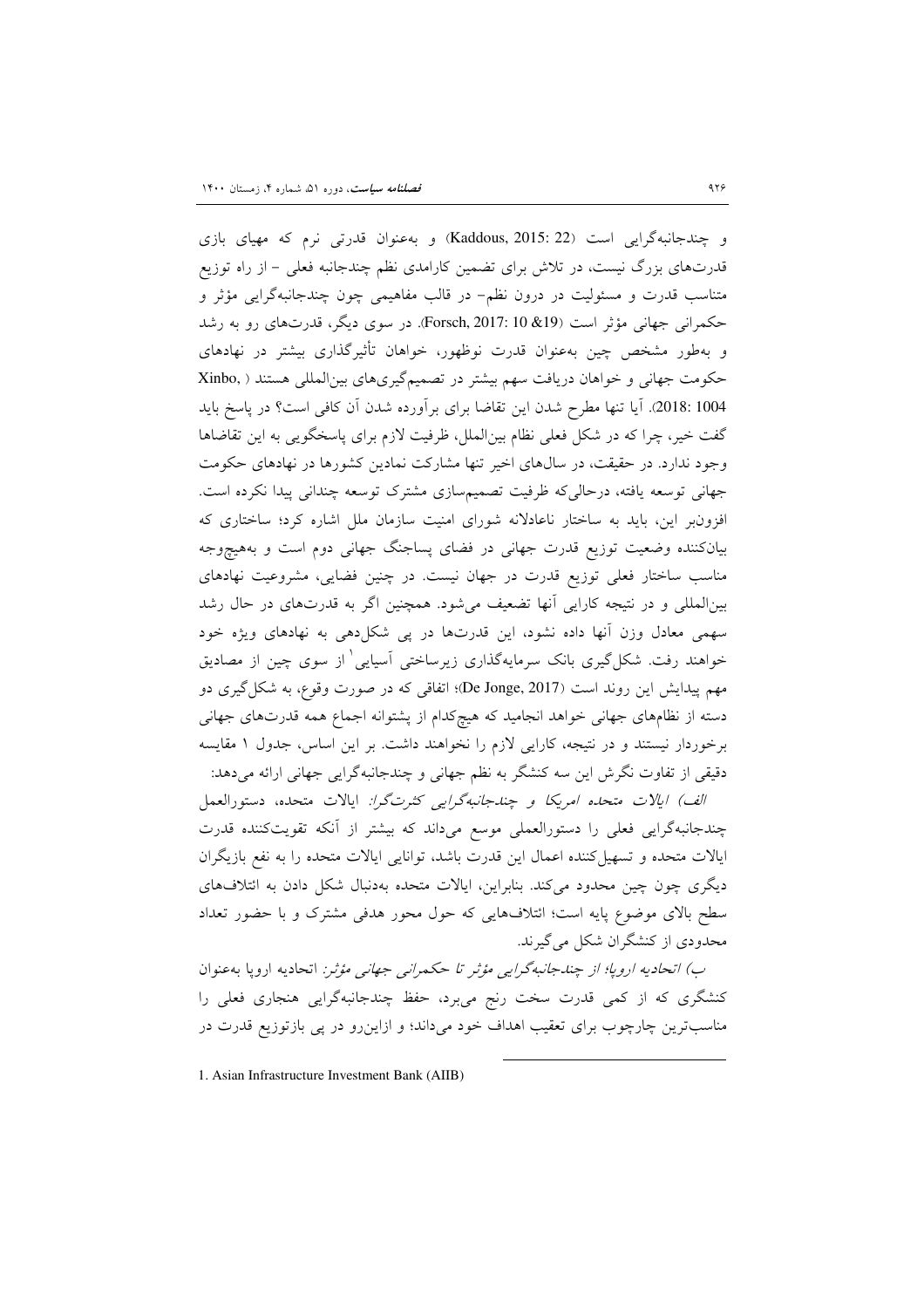نهادهای چندجانبه حکومت جهانی و انجام اصلاحاتی در این نهادهاست تا از این راه، کارایی و كارامدي أنها را تضمين كند. در حقيقت، اتحاديه اروپا در قالب مفهومي به نام «حكمراني جهانی مؤثر»<sup>۱</sup> در یی انتقال «عمل گرایی مبتنی بر اصول» به عرصه چندجانبهگرایی است. این رویکرد، موضوع محور و مبتنی بر حل مسئله است و در مقابل رویکرد نظم ساز از بالا به پایین بهکارگرفتهشده از سوی نهادهای رسمی جهانی قرار میگیرد. این مفهوم همچنین شامل توسعه حکمرانی در حوزههای مغفول ماندهای چون سایبر، هوش مصنوعی و … می شود؛ و مایل است تا نقش رهبری اتحادیه اروپا در حمایت از ظهور حکمرانی چندجانبه در حوزههایی مانند امنیت سایبری و اقتصاد دیجیتال را تثبیت کند (EU Commission, 2016).

ج) چین و چن*دجانبه گرایی گزینشی:* چین توانایی ائتلافسازی ایالات متحده را ندارد و از نظم چندجانبه فعلی نیز منتفع شده و می شود. بنابراین، این کشور از یک سو در یی گزینش بخشهای سازگار با منافع خود از این نظم چندجانبه بوده، و از سوی دیگر، در تلاش برای ساخت نهادهای جایگزین برای بخشهایی است که آنها را در راستای منافع خود نمی بیند .(Shambaugh, 2012: 60)

| چين                       | اتحاديه اروپا      | ايالات متحده امريكا          | شاخص                     |
|---------------------------|--------------------|------------------------------|--------------------------|
| قدرت بزرگ                 | قدرت متوسط         | ابرقدرت                      | موقعيت فعلى              |
| انحصاري                   | ناكارامد           | محدودكننده                   | درک از نظم جهانی         |
| چندقطبی                   | هژمونی             | تكقطبي                       | نظم مطلوب                |
| ___<br>چندجانبهگرایی مؤثر | نهادهاى چندجانبه   | ائتلافهاى سطح بالاى موضوع    | سازوكار مطلوب مديريت نظم |
|                           |                    |                              |                          |
| چندجانبهگرایی گزینشی      | چندجانبهگرایی مؤثر | چندجانبهگرایی برای منافع خود | رویکرد به چندجانبهگرایی  |
|                           |                    |                              | ی دی برخ کار نام گان     |

جدول ١. مقايسه نگرش امريكا، اتحاديه اروپا و چين به نظم جهاني و سازوكارهاي مديريت آن

منبع: نگارندگان

در حقیقت، در پی تحول در ساختار نظام بین الملل، چین، اتحادیه اروپا و ایالات متحده سعی در بازتعریف نقش خود در این نظام (در سه حوزه سیاستهای خارجی و امنیتی، سیاستهای اقتصادی و تجاری و سیاستهای محیطزیستی) با هدف دستیابی به توان تأثیر گذاری بیشتر بر تحولات جهانی داشتهاند. این مسئله، موضع هر کدام از این سه کنشگر در قبال نظم را دستخوش تغییراتی کرده است. در این میان، اتحادیه اروپا بهدنبال جایابی خود در میان هژمون در حال عقب:شینی ٔ (ایالات متحده امریکا) و رهبر در حال ظهور ٔ (چین) است.

- 1. Effective Global Governance
- 2. Withdrawing Hegemon

3. Emerging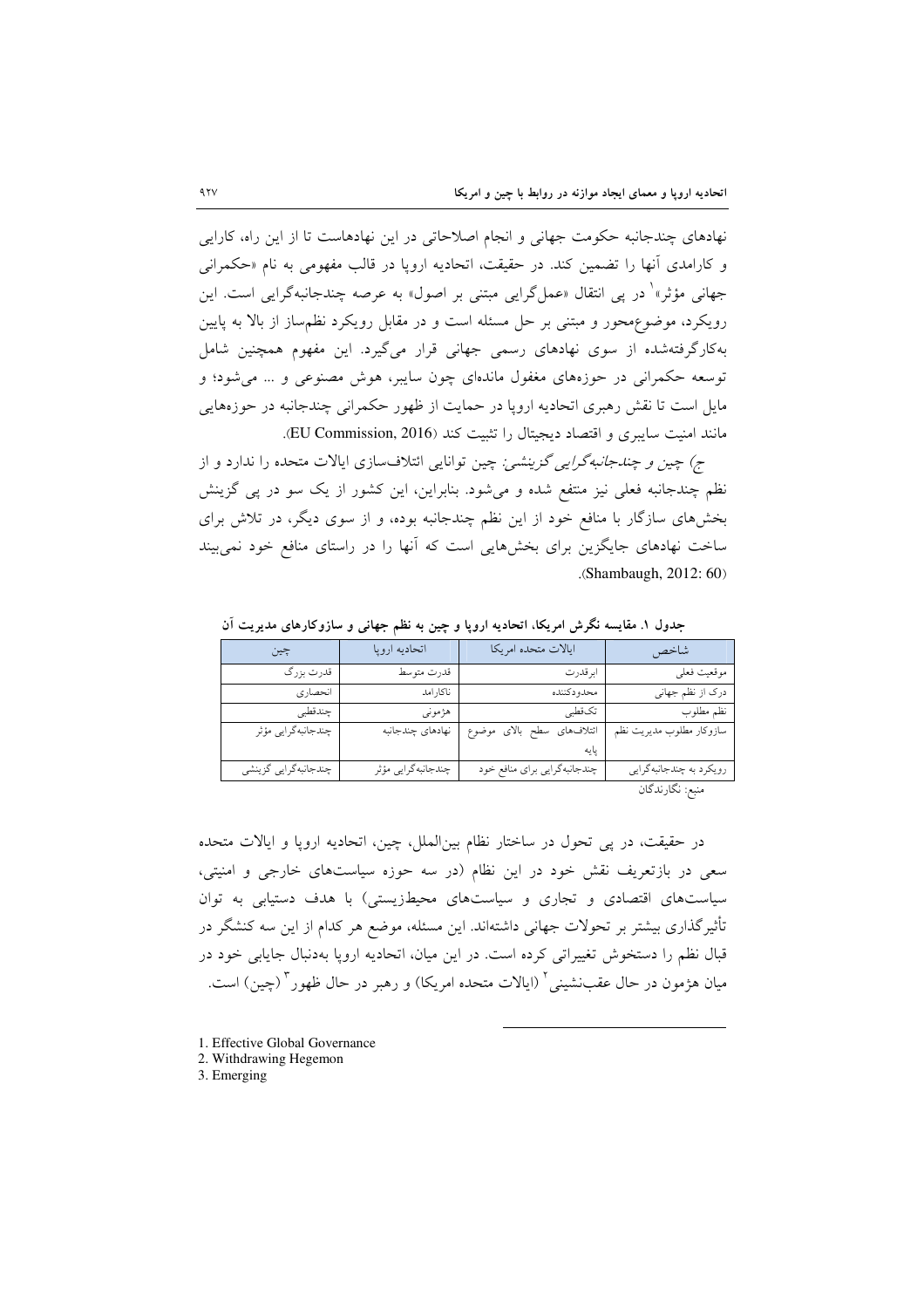۶. مقایسه روابط اروپا و ایالات متحده امریکا یا چین

هرچند اتحادیه اروپا و ایالات متحده نگرانیهای مشترک بسیاری در مورد چین دارند، رویکردهای آنها نسبت به این کشور بسیار با یکدیگر تفاوت دارد. درحالی که ایالات متحده روی پیامدهای جغرافیای سیاسی رشد چین (تهدید موقعیت ایالات متحده در منطقه آسیا– اقیانوسیه) تمرکز میکند، سیاستگذاران اتحادیه اروپا به پتانسیل بی ثباتی داخلی بهعنوان بزرگترین چالش متوجه رشد چین توجه میکنند؛ و در پی تلاش برای تغییر در ارزشها و نهادها در چین هستند (Aggrawal & Newland, 2015: 7). در یاسخ، چین نیز منفعل عمل نکرده و بهدنبال جایابی میان امریکا و اتحادیه ارویا در جهت حفظ منافع خود است. در چنین شرایطی پرسش این است که آیا اتحادیه اروپا و ایالات متحده میتوانند بهنوعی توافق تقسیم کار با یکدیگر و در رابطه با چین دست یابند؟ یا اینکه راهبرد چینی «تفرقه بینداز و حکومت کن»، در رابطه این کشور با اروپا و امریکا موفق خواهد شد؟

نکته مهم درباره تفاوت میان درک امریکا و اروپا از چین، و در نتیجه تفاوت میان رویکرد آنها در قبال این کشور، این است که امریکا از ناحیه چین احساس تهدید میکند و در پی حذف این تهدید است. درحالی که از نگاه اتحادیه اروپا، چین تهدیدی است که باید مدیریت شود. بر مبنای این درک، امریکا از ترکیب رویکرد همکاری و موازنه معتدل به سمت موازنه شدید چین تغییر جهت داده است. به بیان دقیق، ، امریکا از رفتار ترکیبی ٔ در مقابل چین به سمت راهبرد عقب راندن چین تغییر جهت داده که ناگزیر با موازنه همراه است؛ درحالیکه اروپا كماكان طرفدار رفتار تركيبي در مقابل چين است :Aggrawal & Newland, 2015 .<br>.153-153 افزونبر این، در مواجهه با موضوعهای امنیتی سخت<sup>٬</sup> اتحادیه اروپا اغلب بر موضوعهایی مانند اشاعه سلاحهای کشتارجمعی از سوی چی متمرکز است که تأثیر مستقیمی بر امنیت اروپا دارند. این در حالی است که نگرانی اصلی ایالات متحده از حیث پیامدهای نظامی رشد چین است و در پی راههایی برای تضمین تبدیل نشدن چین به یک دولت بالقوه تهديدكنندهتر، يرخاشجوتر و توسعه طلبتر است (Aggrawal & Newland, 2015: 155).

در مجموع، تأثیر درک از تهدید متفاوت اروپا و امریکا، تغییر جهت قدرت در نظام بینالملل، و تغییرات جغرافیای سیاسی سبب شده است تا آسیا بهجای اروپا به اولویت اصلی سیاست خارجی امریکا بدل شود. در این زمینه قابلیتهای نابرابر در حوزه قدرت سخت و قدرت نرم، درک از تهدیدهای متفاوت، نامنسجم بودن سیاست خارجی اتحادیه اروپا، تغییر جهتهای جغرافیای سیاسی، واگرایی منافع، تلقی متفاوت از مفاهیم حاکمیت و روندهای

1. Hedging Behavior

<sup>2.</sup> Hard Security Issues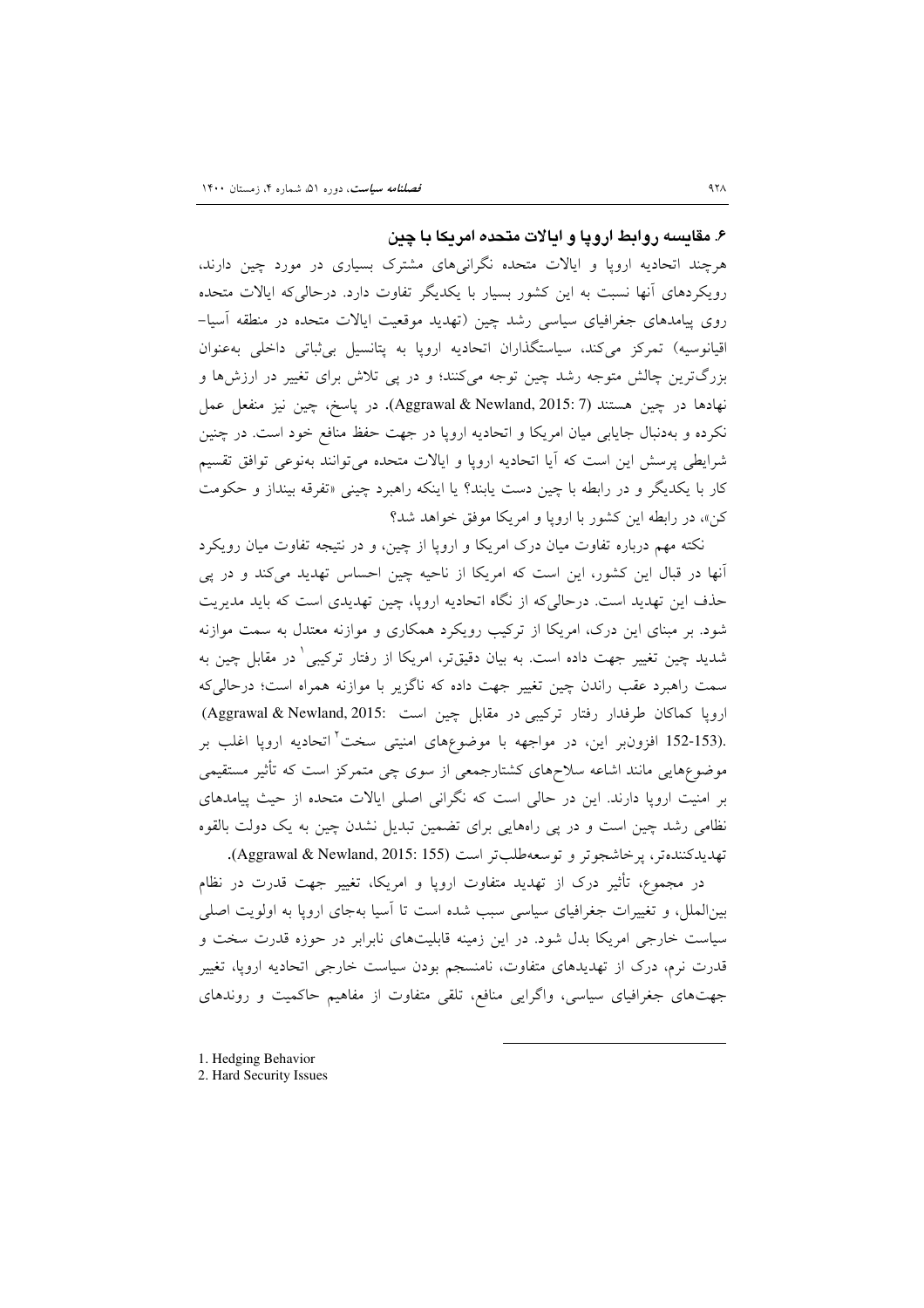دموگرافیک سبب واگرایی در سیاستهای اروپا و امریکا نسبت به چین شدهاند. آگراوال و نمولند سان مركنند كه با وجود اين تفاوتها، ايالات متحده و اتحاديه اروپا بر سر هدف کلیدی درگیر و همراه کردن صلحآمیز چین در درون نظم جهانی فعلی و ترغیب چین به ایفای نقشی سازندهتر و مسئول تر در روابط بین|لملل توافق دارند. همچنین دیدگاههای اروپایی ها و امریکایی ها در مورد رفتارهای تجاری چین و وضعیت حقوق بشر در این کشور با یکدیگر . (Aggrawal & Newland, 2015: 158).

| روابط امريكا – چين      | روابط اروپا – چین | موضوعهاى اصلى                                                 |
|-------------------------|-------------------|---------------------------------------------------------------|
| تهديد                   | ريسک              | درک از چین                                                    |
| ژئواکونومیک و ژئوپلیتیک | اقتصاد و تجارت    | اولويت رابطه                                                  |
| رقابت راهبردي           | رقيب سيستمى       | برچسب رابطه                                                   |
| موازنه سخت              | موازنه رويكردي    | راهبرد                                                        |
|                         |                   | $\cdot$ $\neq$ $\cdot$ $\cdot$ $\neq$ $\cdot$ $\cdot$ $\cdot$ |

جدول ٢. مقايسه روابط اروپا و چين با روابط امريكا و چين

منبع: نگارندگان

### ۷. مقایسه روابط اروپا با ایالات متحده امریکا و چین

روابط اتحادیه اروپا نه با چین و نه با امریکا در محاصره اختلافهای ژئوپلیتیک قرار ندارد؛ هرچند روابط ویژه فرااًتلانتیکی در قالب نوعی اتحاد سیاسی-نظامی بر پایه ارزشهای مشترک میان امریکا و اروپا وجود دارد؛ و این در حالی است که احتمال شکل گیری سازمانی مانند ناتو میان چین و اتحادیه اروپا وجود ندارد. بر این اساس، هرچند همکاریهای گستردهای در حوزههای سیاسی غیرسنتی میان اتحادیه اروپا و چین وجود دارد، و روابط دو طرف در برخی حوزهها ماهیت راهبردی دارد، همکاری راهبردی اتحادیه اروپا و چین در حوزههای سیاسی سنتی با روابط میان اتحادیه اروپا و ایالات متحده مقایسهشدنی نیست. در حوزههای سیاسی غیرسنتی نیز روابط اتحادیه اروپا با چین و ایالات متحده وسیع، عمیق و البته متفاوت است و هر کدام از این روابط اهداف و استانداردهای خود را دارد. در این زمینه اولویتهای همکاری اتحادیه اروپا–ایالات متحده استانداردسازی قوانین بازار جهانی و تعیین استانداردهای تکنیکی شامل هماهنگی مواضع در مقابل طرفهای سوم در حوزههای تجارت و مواد خام است. افزونبر این، اتحادیه اروپا و ایالات متحده همکاری نزدیک و عمیق در حوزه فناوریهای پیشرفته با یکدیگر دارند (Zhou, 2017: 20). در سوی دیگر، اما روابط همکاری اتحادیه اروپا و چین بر حوزههایی چون اقتصاد، تجارت، محیط زیست، کشاورزی و انرژی متمرکز است.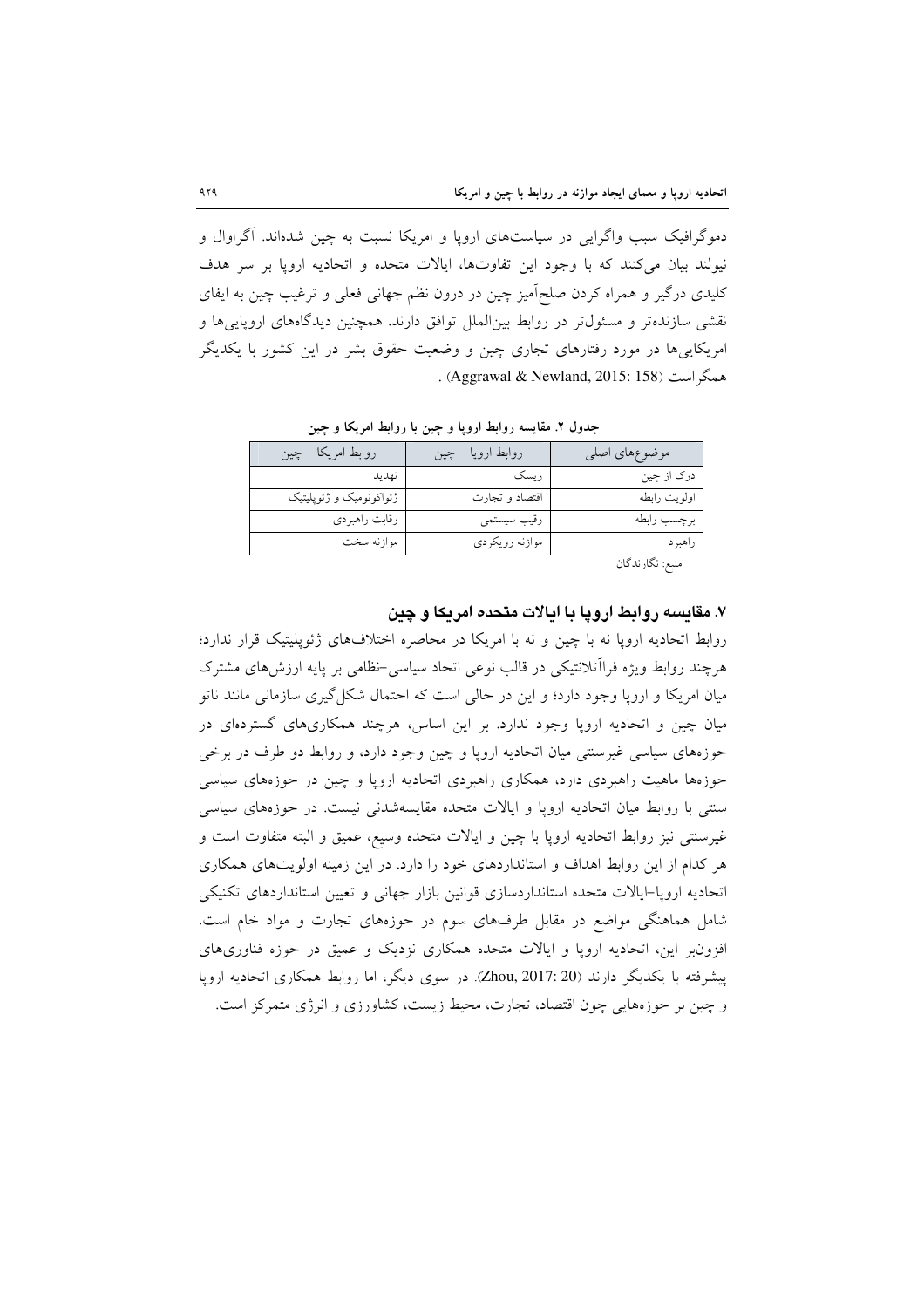### ۸. نتىجە

با توجه به آنچه درباره موضع اتحادیه اروپا، ایالات متحده و چین درباره نظم موجود و سازوکارهای مدیریت أن گفته شد؛ و نیز با توجه به بررسی مقایسهای و عینیتر روابط اتحادیه اروپا با چین و ایالات متحده، سناریوهای رفتاری پنج گانه ذیل در رابطه با جایابی اتحادیه اروپا در میانه این نظم در حال گذار جهانی و در رابطه با چین و ایالات متحده شناسایی شدند:

- ■(سناریوی یک) تقویت اتحاد فراآتلانتیکی در مقابل چین با هدف انحصاری کردن نظم (نامحتمل): استدلال این مقاله این است که بهدلیل تلقی متفاوت امریکا و اروپا از چین بر مبنای دوگانه تهدید-ریسک و همچنین، واگرایی منفعتی میان این دو کنشگر در رابطه با چندجانبهگرايي جهاني، اين سناريو، نامحتمل است؛
- (سناریوی دو) شکل گیری ائتلاف چینی– اروپایی با هدف موازنه ایالات متحده (نامحتمل): نگاه متفاوت چین و اتحادیه اروپا به لزوم حفظ چندجانبهگرایی جهانی و همچنین، تهدید نظم غربمحور ليبرال از سوى چين– با توجه به اولويت حفظ نظم غربمحور ليبرال بر چندجانبهگرایی برای اتحادیه اروپا-، شکل گیری چنین ائتلافی را نامحتمل می کند؛
- (سناريوي سه) توافق موقتي و در پي آن همگرايي تاكتيكي ميان اتحاديه اروپا و چين بر سر حفظ چندجانبه گرایی جهانی در مقابل یک جانبه گرایی ایالات متحده (محتمل): چنین توافقی بهمنظور پیگیری دو هدف متفاوت از سوی چین و اتحادیه اروپا صورت خواهد گرفت. هدف طرف اروپایی، جلوگیری از مصادره مبانی این نظم از سوی چین در دوران غیبت ایالات متحده و همچنین، تحریک ایالات متحده برای باز پیوستن به این نظم است. در سوی دیگر، هدف چین از این توافق، ادامه نفع بردن از بخشهایی از این نظم چندجانبه، ایجاد شکاف در جبهه فراآتلانتیکی و پیش بردن دستورالعمل تجدیدنظرطلبانه خود -براساس فراروایت جایگزینش- با استفاده از سازوکارهای چندجانبه موجود است؛
- ■(سناریوی چهار) تقسیم کار فراآتلانتیکی بهمنظور حفظ نظم غربمحور لیبرال موجود در *مقابل تجدیدنظرطلبی چین (محتمل)*: چنین تقسیم کاری با توجه به میزان و عمق روابط فرااًتلانتیکی و نیز نگرانی های مشترک هر دو از حیث پیشرفت چین، محتمل است؛ به این شکل که امریکا مسئولیت موازنه سخت و اتحادیه اروپا موازنه نرم در مقابل چین را بر عهده خواهند گرفت؛
- ■(سناریوی پنج) ائتلاف اتحادیه اروپا با قدرتهای متوسط همفکر در جهت حفظ نظم *چندجانبه موجود (محتمل):* با توجه به تأکید اخیر بر استقلال راهبردی در اسناد اروپایی و بهویژه سند راهبرد جهانی اتحادیه اروپا در ۲۰۱۶، چنین اتحادی می تواند نمایش توانایی اتحادیه اروپا در پیگیری دستور کارش مبنی بر حفظ نظم چندجانبه موجود در مقابل چشمان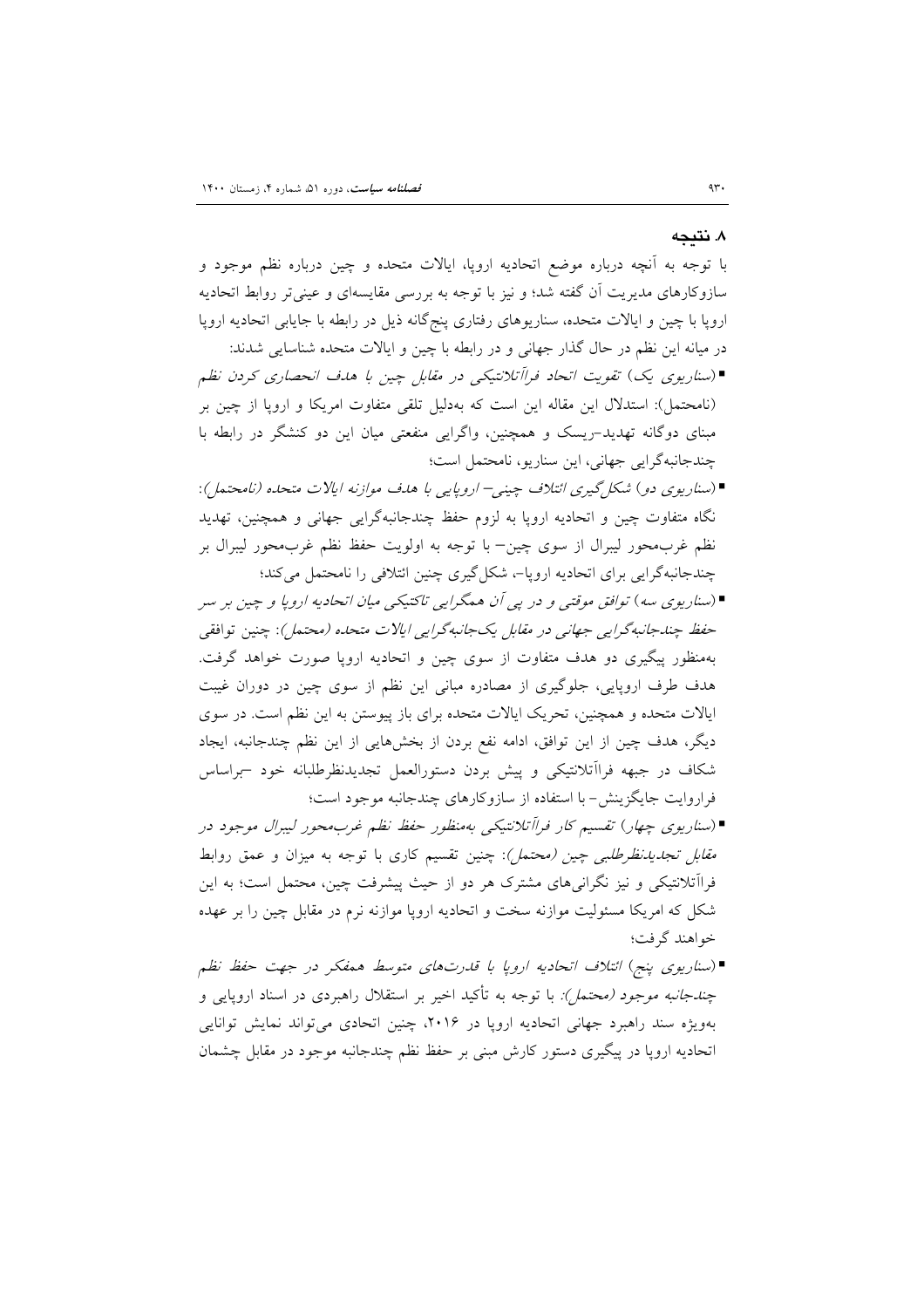ایالات متحده و چین باشد. افزون بر این، میتواند برای اتحادیه اروپا امکان تعریف سازو کارهای چندجانبه جدید برای مدیریت مسائل جهانی در حوزههای جدیدی چون سایبر فراهم شود.

استدلال نگارندگان این است که محتمل ترین سناریو، ترکیبی از سناریوهای ۳، ۴ و ۵ خواهد بود؛ یعنی سناریویی که در آن اراده اتحادیه اروپا برای پیمودن مسیر مستقل خود بهمنظور حفظ چندجانبهگرایی جهانی (سناریوی ۵) با همکاری مشترک فراآتلانتیکی در جهت مهار چین (سناریوی ۴) و همچنین حفظ چین در صحنه بازی (سناریوی ۳) ترکیب می شود. چنین سناریویی در صورت رسیدن به هدف ایجاد حفظ ظرفیت عمل مستقل اتحادیه اروپا در عین ایجاد توازن میان روابط آن با دو کشور امریکا و چین محتمل خواهد شد. به بیان کامل تر، اتحادیه اروپا در درجه نخست در یی دستیابی و حفظ ظرفیت عمل مستقل خود است، تا در عصر بازگشت رقابت قدرتهای بزرگ بتواند این ظرفیت را در همکاری با دیگر قدرتهای متوسط همفکر خود بهکار گیرد، و در ائتلافهای جهانی جایگاهی مستقل برای خود تعریف کند. در عین حال، اتحادیه اروپا با آگاهی از نقش انکارناپذیر ایالات متحده و چین در شکلدهی به نظم جهانی و همچنین، گستردگی و پیچیدگی مناسبات خود با این دو کنشگر، در پی حفظ همزمان روابط با هر دو قدرت بزرگ (یعنی چین و ایالات متحده) براساس درک مشترک از منافع و تهدید است تا وجهالمصالحه توافق احتمالی چین و ایالات متحده قرار نگير د.

از زاويه نگاه اتحاديه ارويا، تحقق يافتن اين سناريوها به دلايل اهداف مختلف زير با اهميت خواهد بود: سناريوي ۵، در جهت ايجاد و حفظ ظرفيت مستقل عمل براي اتحاديه اروپا، سناریوی ۴، با هدف حفظ بنیانهای نظم جهانی با همکاری ایالات متحده، و سناریوی ۳، با هدف حفظ کارامدی سازوکار مدیریت نظم با همراهی چین. به بیان دیگر، نگرانی اتحادیه اروپا از رویکرد گزینشی چین به نظم و نیز نگرانی آن از بی¢باتی تعهد امریکا به مبانی ليبرال نظم، اين اتحاديه را واداشته تا مسئوليت مستقل خود در جهت حفظ نظم (بهعنوان يک کالای عمومی) را بر عهده گیرد. براساس نظریه موازنه منافع رندال شوولر، اتحادیه اروپا بهمنزله بازیگری حافظ وضع موجود، ناگزیر است تا در مواجهه با گرگی تجدیدنظرطلب (ایالات متحده) و روباهی فرصت طلب (چین)، از قالب برهای وابسته خارج شود، و با پذیرفتن مسئولیت در قبال حفظ نظم، چین (روباه) را از تغییر آن در جهت منافع خود ناامید کند، و به ایالات متحده (شیر دیروز و گرگ امروز) بهمنظور حفظ آن انگیزه دهد.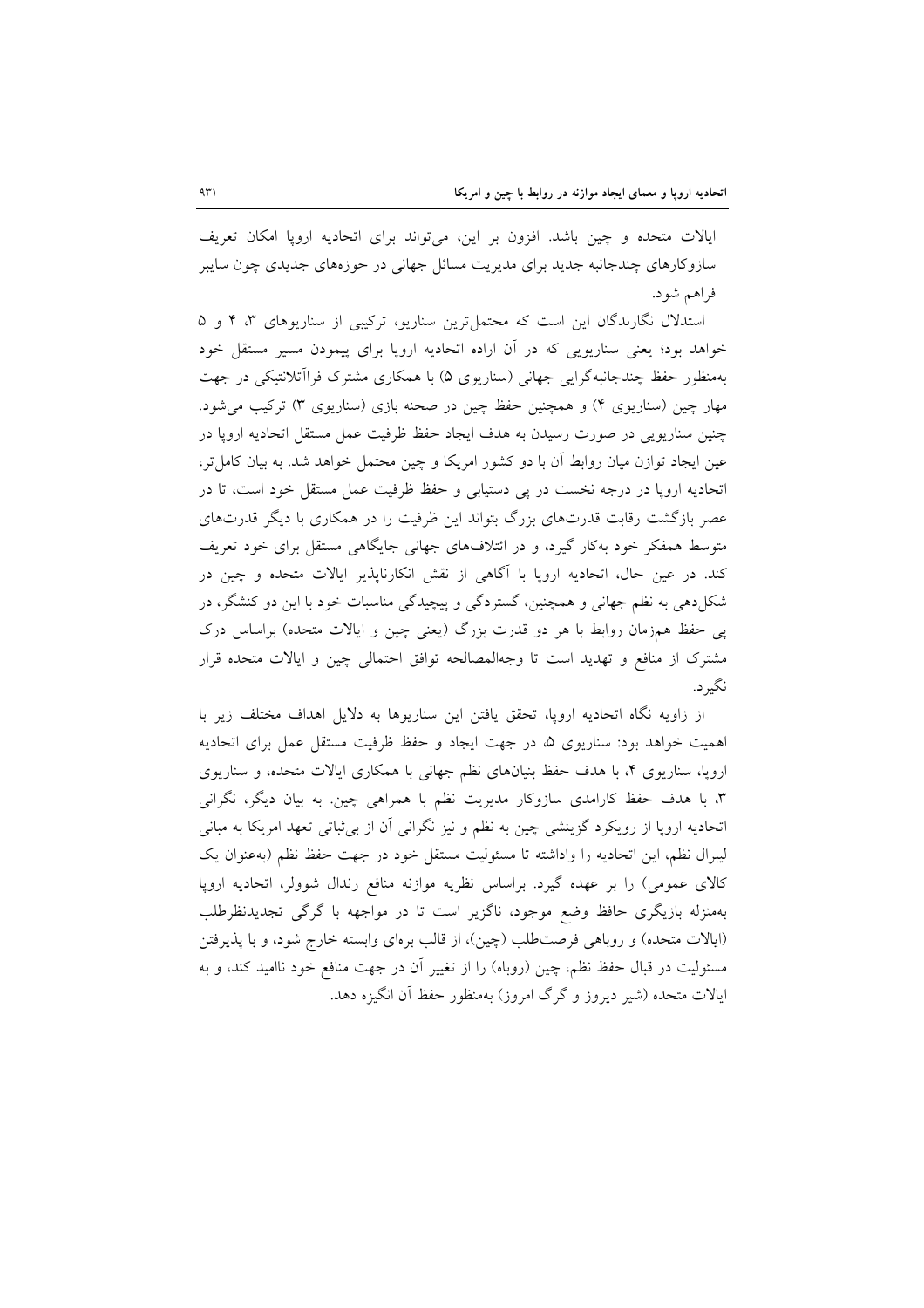بيانيه نبود تعارض منافع

نویسندگان اعلام میکنند که تعارض منافع وجود ندارد و تمام مسائل اخلاق در پژوهش را شامل پرهیز از دزدی ادبی، انتشار و یا ارسال بیش از یک بار مقاله، تکرار پژوهش دیگران، دادهسازی یا جعل دادهها، منبعسازی و جعل منابع، رضایت ناآگاهانه سوژه یا پژوهششونده، سوءرفتار و غیره، بهطور کامل رعایت کردهاند.

م**ن**ابع و مآخذ

- 1. Aggrawal, Vinod K; and Sara A. Newland. (2015) *Responding to China's Rise: US and EU Strategies.* New York: Springer.
- 2. Cha, Taesuch. (2016) "The Return of Jacksonianism: The Implications of the Trump Phenomenon," *Washington Quarterly* 39, 4: 83-97, Phenomenon," <DOI:10.1080/0163660X.2016.1261562>.
- 3. De Jonge, Alice. (2017) "Perspectives on the Emerging Role of the Asian Infrastructure Investment Bank," *International Affairs* 93, 5: 1061-1084, <DOI:10.1093/ia/iix156>.
- 4. EU Commission. (2016) *EU Global Strategy.* Brussels: EU Commission. at: https://eeas.europa.eu/archives/docs/top\_stories/pdf/ eugs\_review\_web.pdf (Accessed 2 July 2020).
- 5. Forsch, Sebastian. (2017, August) "The European Union's Changing Approach towards Multilateralism,"  $EU$  Diplomacy Paper. Available at: towards Multilateralism," *EU Diplomacy Paper*. Available at: https://www.coleurope.eu/research-paper/european-unions-changing-approachtowards-multilateralism (Accessed 2 July 2020).
- 6. Gill, Bates. (2018, February 6) "US Allies are not Buying its New Strategies to Confront China," *Chatham House Expert Comment*. Available at: https://www.chathamhouse.org/2018/02/us-allies-arent-buying-its-newstrategies-confront-china (Accessed 2 July 2020).
- 7. Hardt, Michael; and Antonio Negri. (2000) *Empire.* Cambridge, MA: Harvard University Press.
- 8. Kaddous, Christine. (2015) "Introduction: The European Union in International Organizations– Functional Necessity or General Aspiration?" in Christine Kaddous, ed. *The European Union in International Organizations and Global Governance: Recent Developments.* Oxford: Hart Publishing, 1-22.
- 9. Kupchan, Charles. (2012) *No One's World.* Oxford: Oxford University Press.
- 10. Le Corre, Philippe; and Jonathan Pollack. (2017) "China's Rise: What about a Transatlantic Dialog?" *Asia Europe Journal* 15, 2: 147-160, <DOI:10.1007/s10308-017-0471-8>.
- 11. Lungu, Andrei. (2017, August 17) "A New G2: China and the EU? In Light of Washington's Wavering, Brussels and Beijing have an Opportunity," *The Diplomat*. Available at: https://thediplomat.com/2017/08/a-new-g2-china-andthe-eu (Accessed 12 May 2019).
- 12. Schweller, Randall. (1994, Summer) "Bandwagoning for Profit: Bringing the Revisionist State Back in," *Journal of International Security* 19, 1: 72-107, <DOI:10.2307/2539149>.
- 13. Schweller, Randall; and Xiaoyu PU. (2011) "After Unipolarity: China's Visions of International Order in an Era of U.S Decline," *Journal of International Security* 36, 1: 41-72, <DOI:10.1162/ISEC\_a\_00044>.
- 14. Shambaugh, David. (2012) *China Goes Global.* Oxford: Oxford University Press.
- 15. Xinbo, Wu. (2018) "China in Search of a Liberal Partnership International Order," *International Affairs* 94, 5: 995-1018, <DOI:10.1093/ ia/ iiy141>.
- 16. Zhou, Hong. (2017) *China-EU Relations.* New York: Springer.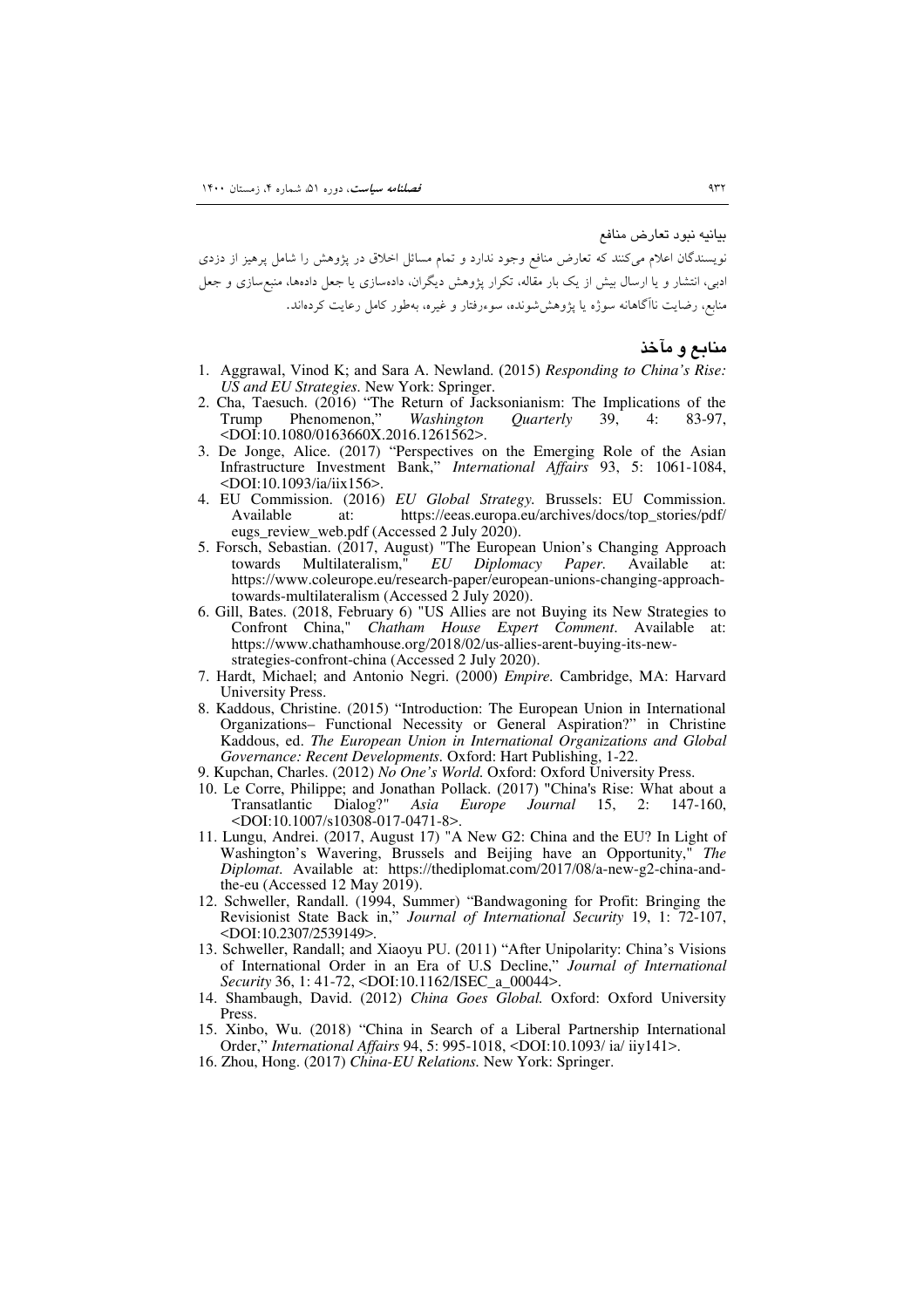

Research Paper

## **The EU and the Dilemma of Balancing its Relations with China and the United States**

## **Seyed Davood Aghaee\***<sup>1</sup> , **Sohrab Sadoddin**<sup>2</sup>

<sup>1</sup> Professor, Department of Regional Studies, Faculty of Law & Political Science, University of Tehran, Iran<br><sup>2</sup> PhD in Begional Studies, Feculty

 PhD in Regional Studies, Faculty of Law & Political Science, University of Tehran, Iran

Received: 11 August 2020, Accepted: 14 March 2022 © University of Tehran

### **Abstract**

With the rise of emerging powers, the multilateral liberal international order, which has always been characterized as having the full support of the transatlantic alliance partners, is grappling with the challenges of inadequacy of the United States as a hegemonic power, and illegitimacy of rival powers such as China. In the meantime, the European Union, as a key actor believes in the indirect exercise of power through the institutions of global governance, and seeks to protect and restore the legitimacy and effectiveness of the multilateral international system as an entity that can provide more space and opportunities for Europe to safeguard its interest. Recent developments in the structure of the international system have affected the relative position of the three major global actors (i.e., the European Union, the United States and China) in the existing world order and its management mechanism which will be influenced by new interest-based alliances. By collecting qualitative data available in governmental and non-governmental studies and reports, and by developing and analyzing possible scenarios, the authors attempt to answer the following research question: What choices do the EU status-quo supporters have in order to create a balance between the revisionist United States and opportunist China?

Based on Schweller's theory of revisionist or status quo behaviors of governments, and his four types of governments (i.e., lion, lamb, fox and wolf), the policies of the United States, China, and the European Union have been analyzed in terms of maintaining or changing the status quo. Within the context of this theory, in their research hypothesis, the authors postulate that given the common interest of the EU and the United States in maintaining the Western-oriented international order and the common interest of the EU and China in upholding multilateralism (particularly trade multilateralism) as a mechanism for managing order, the EU has formulated its policy of

 $\overline{a}$ 

<sup>\*</sup> Corresponding Author Email: sdaghaee@ut.ac.ir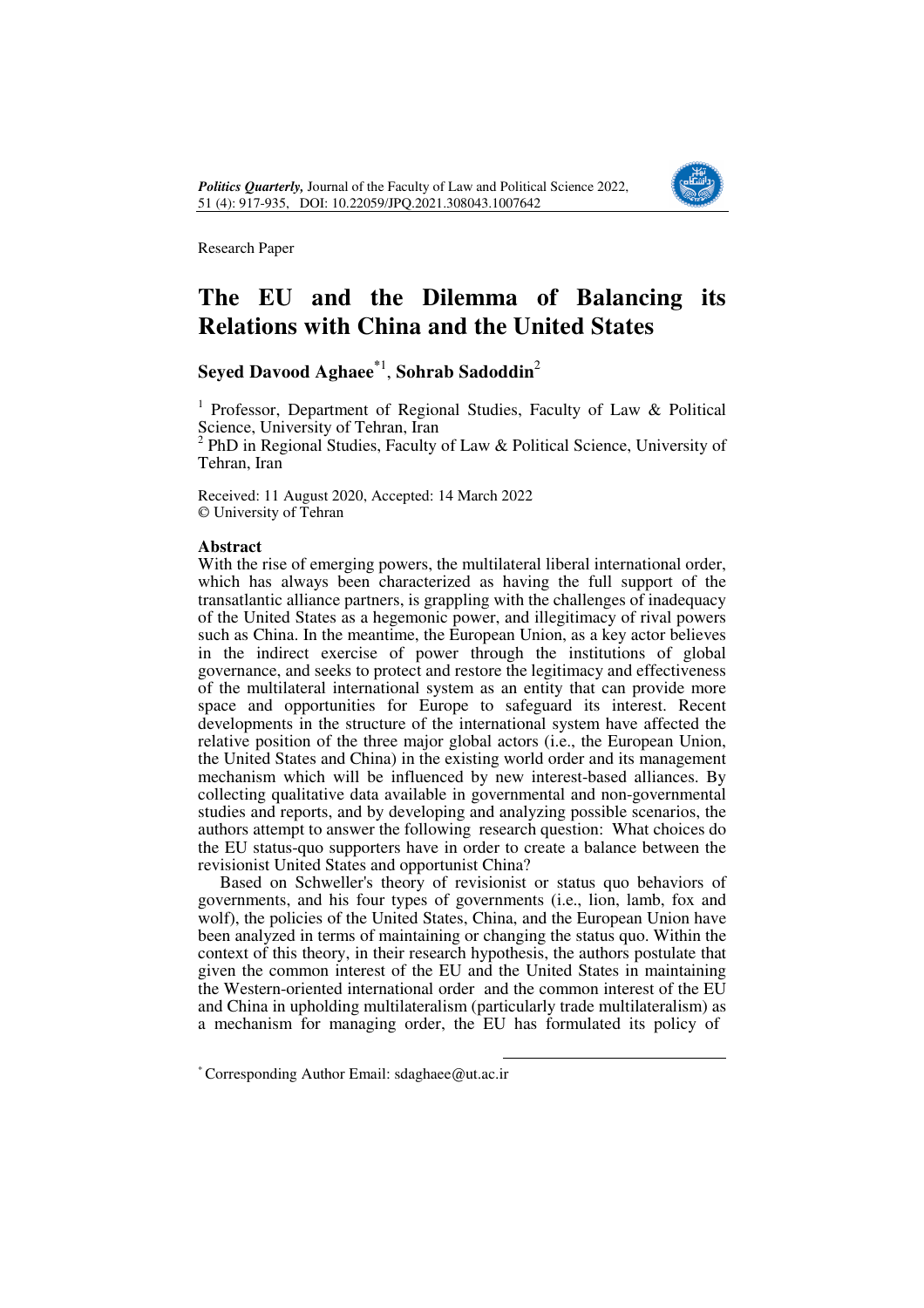balancing relations with the US and China. For hypothesis testing, five probable scenarios are developed and analyzed. It is asserted that the use of scenarios and public goods game as a research tool will be useful in carefully examining the contentious issues in the relationship between key international actors. Scenarios help to better understand the worldviews and policies of multiple stakeholders. Public goods games have been useful in understanding the role of rationality in actors' decision-making and the key behavioral incentives which determine what choices will be made for cooperation and conflict in inter-state relations. The EU's share in the supply of global public goods (based on Western values) and the role that the EU should play in this international game are determined based on "absolute personal interests". The key factors which work as incentives for the role of the EU in the supply of public goods are the self-seeking benefits of their contributions, the expected costs associated with the failure to participate in the supply of public goods, and the concerns about the irrational or opportunist behaviors of the other international players which might try to maximize their own benefits at the expense of the EU.

In conclusion, it is argued that the most likely scenario would probably be a hybrid scenario in which the European Union is reasonably anticipated to follow its own independent path in order to maintain global multilateralism, but in parallel with its transatlantic cooperation with the US to contain China, and its continued policy of keeping its trade ties with China intact. Such a dualpurpose policy would be adopted to maintain the EU's capacity for independent action while balancing its relationship with both China and the US. In other words, the European Union is primarily seeking to enhance (and then maintain) its capacity for independent action so that in case of the intensification of the renewed great power competition and even hostility, it could use this capacity in cooperation with the middle powers of the international systems for the purpose of safeguarding its independent position in global affairs. The EU is aware of the undeniable role of the United States and China in shaping the world order, and is eager to increase the breadth and complexity of its relations with these two players. It is not surprising to observe the EU's continued efforts to maintain good relations with both China and the United States based on a set of common interests since it wants to avoid being relegated to a bargaining chip in a probable US-China confrontation.. In sum, the EU is forced to play a balancing act between China and the US, but it is also interested in forming interest-based alliances with the middle powers.

**Keywords:** European Union, China, the United States, Interest-Based Alliances, Distribution of Power, Multilateralism, Balance of Interests

### **Declaration of conflicting interests**

The authors declared no potential conflicts of interest with respect to the research, authorship, and/or publication of this article.

#### **Funding**

The authors received no financial support for the research, authorship, and/or publication of this article.